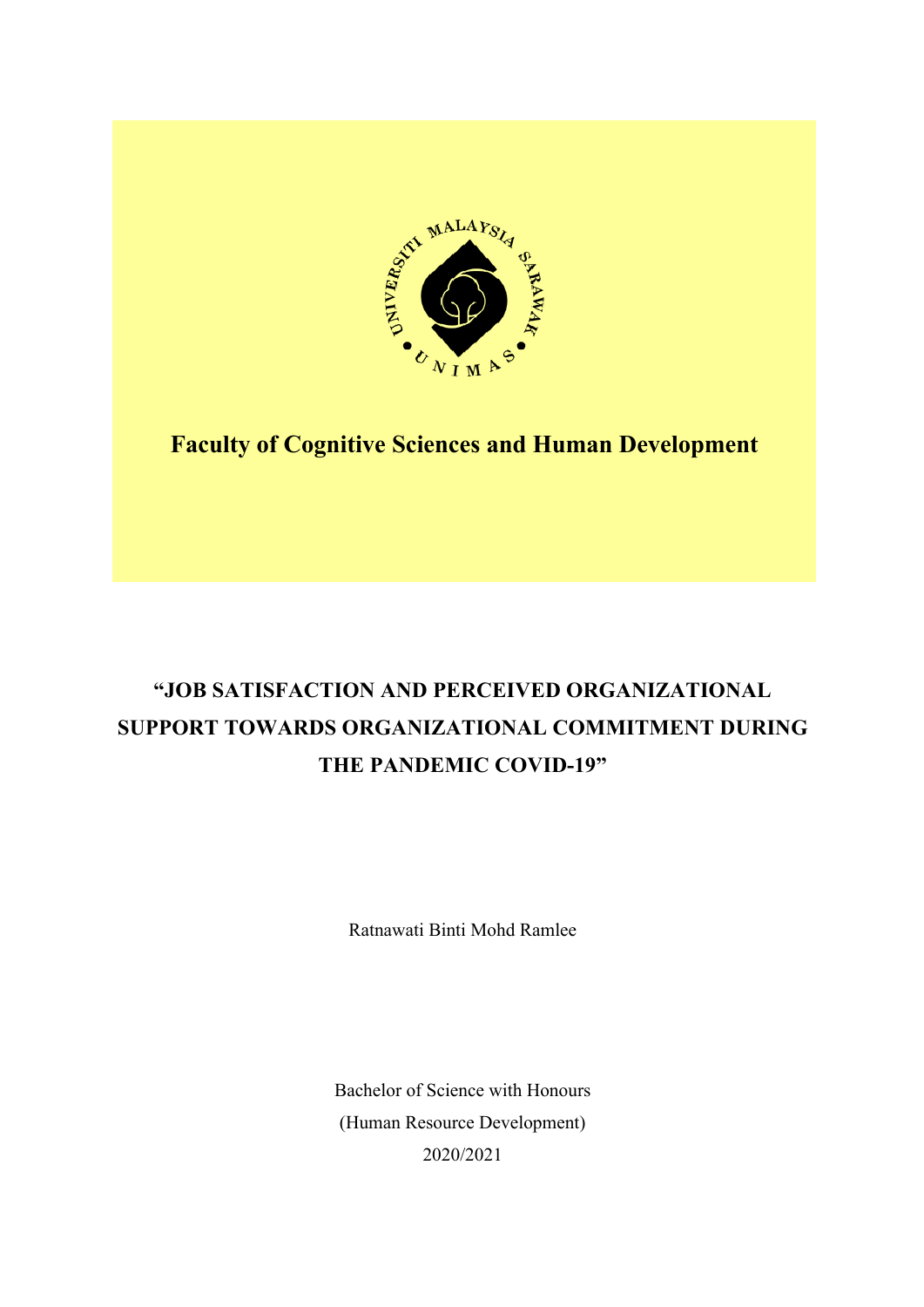### **UNIVERSITI MALAYSIA SARAWAK**

**Please tick (**Ö**)**  Final Year Project Report Masters PhD

### **DECLARATION OF ORIGINAL WORK**

This declaration is made on the 7<sup>th</sup> day of July 2021.

#### **Student's Declaration** :

I, RATNAWATI BINTI MOHD RAMLEE, 68349, FACULTY OF COGNITIVE SCIENCES AND HUMAN DEVELOPMENT, hereby declare that the work entitled, JOB SATISFACTION AND PERCEIVED ORGANIZATIONAL SUPPORT TOWARDS ORGANIZATIONAL COMMITMENT DURING THE PANDEMIC COVID-19 is my original work. I have not copied from any other students' work or from any other sources except where due reference or acknowledgement is made explicitly in the text, nor has any part been written for me by another person.

30 June 2021

 $\frac{1}{2}$   $\frac{1}{2}$   $\frac{1}{2}$   $\frac{1}{2}$   $\frac{1}{2}$   $\frac{1}{2}$   $\frac{1}{2}$   $\frac{1}{2}$   $\frac{1}{2}$   $\frac{1}{2}$   $\frac{1}{2}$   $\frac{1}{2}$   $\frac{1}{2}$   $\frac{1}{2}$   $\frac{1}{2}$   $\frac{1}{2}$   $\frac{1}{2}$   $\frac{1}{2}$   $\frac{1}{2}$   $\frac{1}{2}$   $\frac{1}{2}$   $\frac{1}{2}$ 

RATNAWATI BINTI MOHD RAMLEE (68349)

#### **Supervisor's Declaration** :

I, ABANG IZHAR BIN ABANG AHMAD hereby certifies that the work entitled, JOB SATISFACTION AND PERCEIVED ORGANIZATIONAL SUPPORT TOWARDS ORGANIZATIONAL COMMITMENT DURING THE PANDEMIC COVID-19 was prepared by the above-named student, and was submitted to the "FACULTY" as a \* partial/full fulfillment for the conferment of BACHELOR OF SCIENCE WITH HONOURS (HUMAN RESOURCE DEVELOPMENT), and the aforementioned work, to the best of my knowledge, is the said student's work.



30 June 2021

Received for examination by : \_\_\_\_\_\_\_\_\_\_\_\_\_\_\_\_\_\_\_\_\_\_\_\_\_\_\_\_\_\_\_\_\_\_ Date : \_\_\_\_\_\_\_\_\_\_\_\_\_\_\_\_\_\_\_\_

(ABANG IZHAR BIN ABANG AHMAD)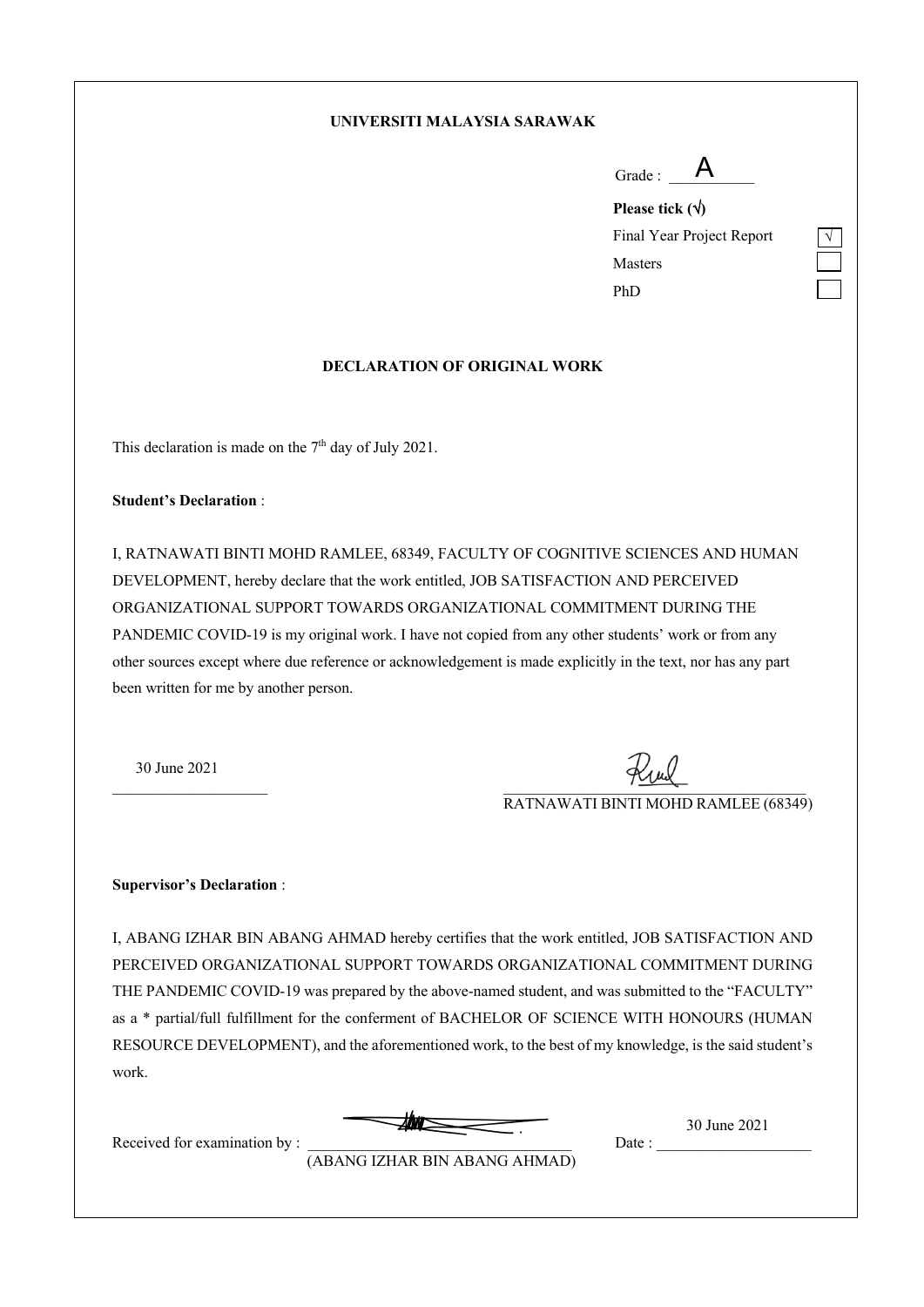I declare this Project/Thesis is classified as (Please tick  $(\forall)$ ) :

 **CONFIDENTIAL** (Contains confidential information under the Official Secret Act 1972)**\* RESTRICTED** (Contains restricted information as specified by the organisation where research was done) **\***

**N** OPEN ACCESS

### **Validation of Project/Thesis**

I therefore duly affirmed with free consent and willingness declared that this said Project/Thesis shall be placed officially in the Centre for Academic Information Services with the abide interest and rights as follows:

- This Project/Thesis is the sole legal property of Universiti Malaysia Sarawak (UNIMAS).
- The Centre for Academic Information Services has the lawful right to make copies for the purpose of academic and research only and not for other purpose.
- The Centre for Academic Information Services has the lawful right to digitise the content to for the Local Content Database.
- The Centre for Academic Information Services has the lawful right to make copies of the Project/Thesis for academic exchange between Higher Learning Institute.
- No dispute or any claim shall arise from the student itself neither third party on this Project/Thesis once it becomes sole property of UNIMAS.
- This Project/Thesis or any material, data and information related to it shall not be distributed, published or disclosed to any party by the student except with UNIMAS permission.

Student's signature :  $\frac{1}{2}$  Supervisor's signature : Date : 30 June 2021 Date : 30 June 2021

Current Address :

University Malaysia Sarawak

Jalan Datuk Mohammad Musa, 94300 Kota Samarahan, Sarawak, Malaysia

Notes : **\*** If the Project/Thesis is **CONFIDENTIAL** or **RESTRICTED**, please attach together as annexure a letter from the organisation with the period and reasons of confidentiality and restriction.

[The instrument was duly prepared by The Centre for Academic Information Services]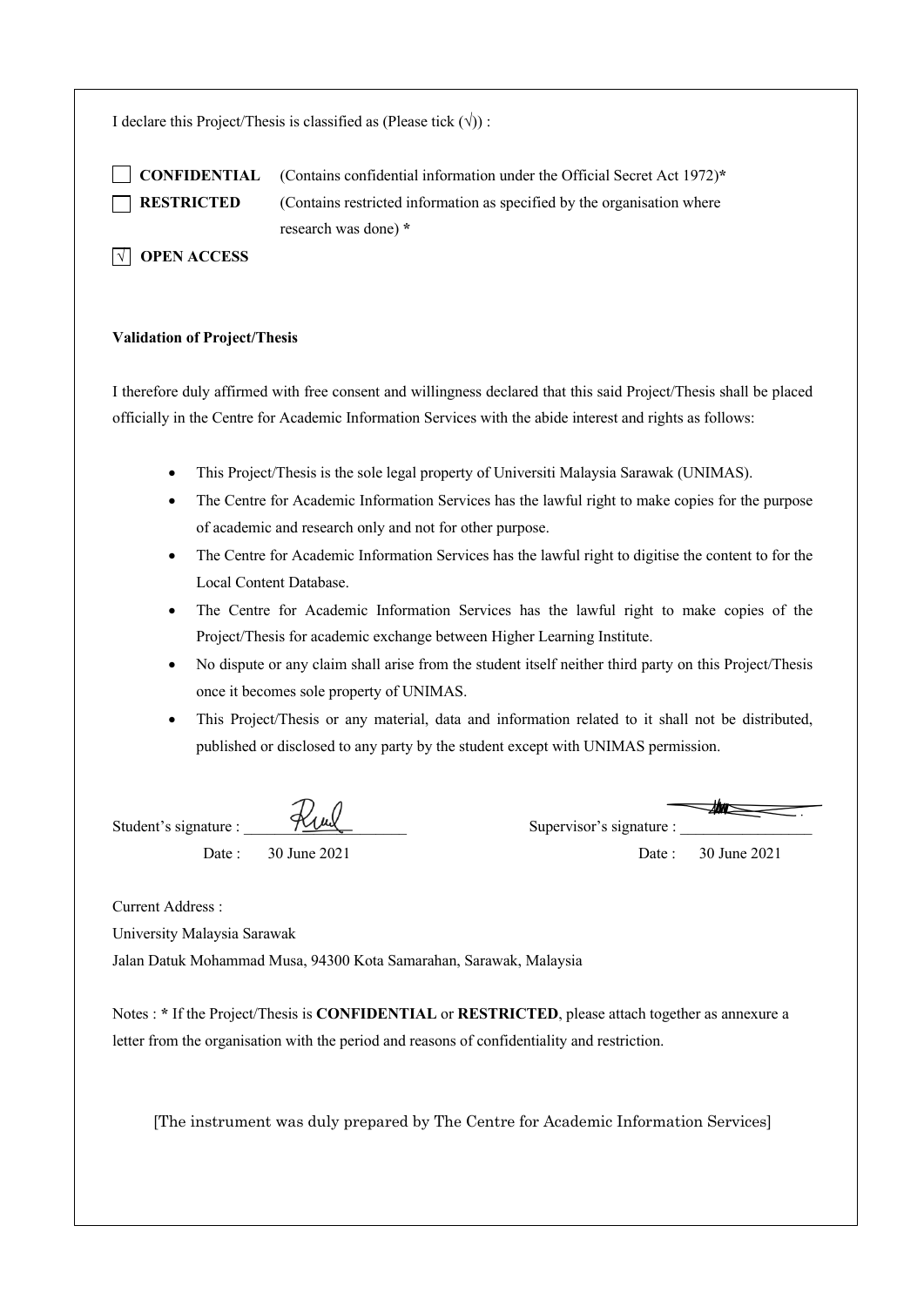### **JOB SATISFACTION AND PERCEIVED ORGANIZATIONAL SUPPORT TOWARDS ORGANIZATIONAL COMMITMENT DURING THE PANDEMIC COVID-19**

### RATNAWATI BINTI MOHD RAMLEE

This project is submitted in partial fulfilment of the requirements for a Bachelor of Science with Honours (Human Resource Development)

Faculty of Cognitive Sciences and Human Development UNIVERSITI MALAYSIA SARAWAK (2021)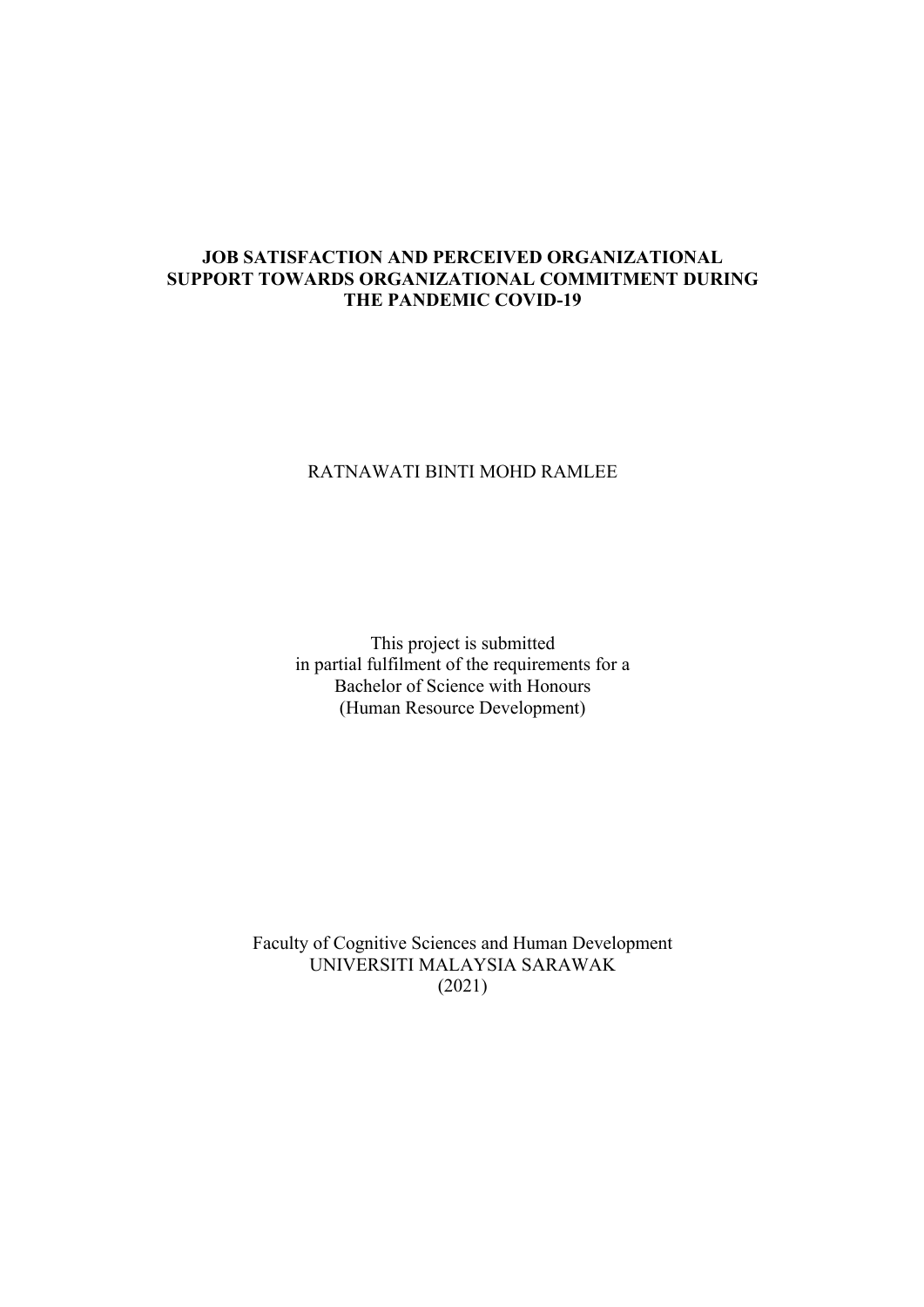The project entitled 'Job Satisfaction and Perceived Organizational Support Towards Organizational Commitment During The Pandemic Covid-19' was prepared by Ratnawati Binti Mohd Ramlee and submitted to the Faculty of Cognitive Sciences and Human Development in partial fulfillment of the requirements for a Bachelor of Science with Honours (Human Resource Development)

Received for examination by :

----------------------------------------------

(Mr. Abang Izhar Bin Abang Ahmad)

Date :

----------------------------------- 3O June 2021

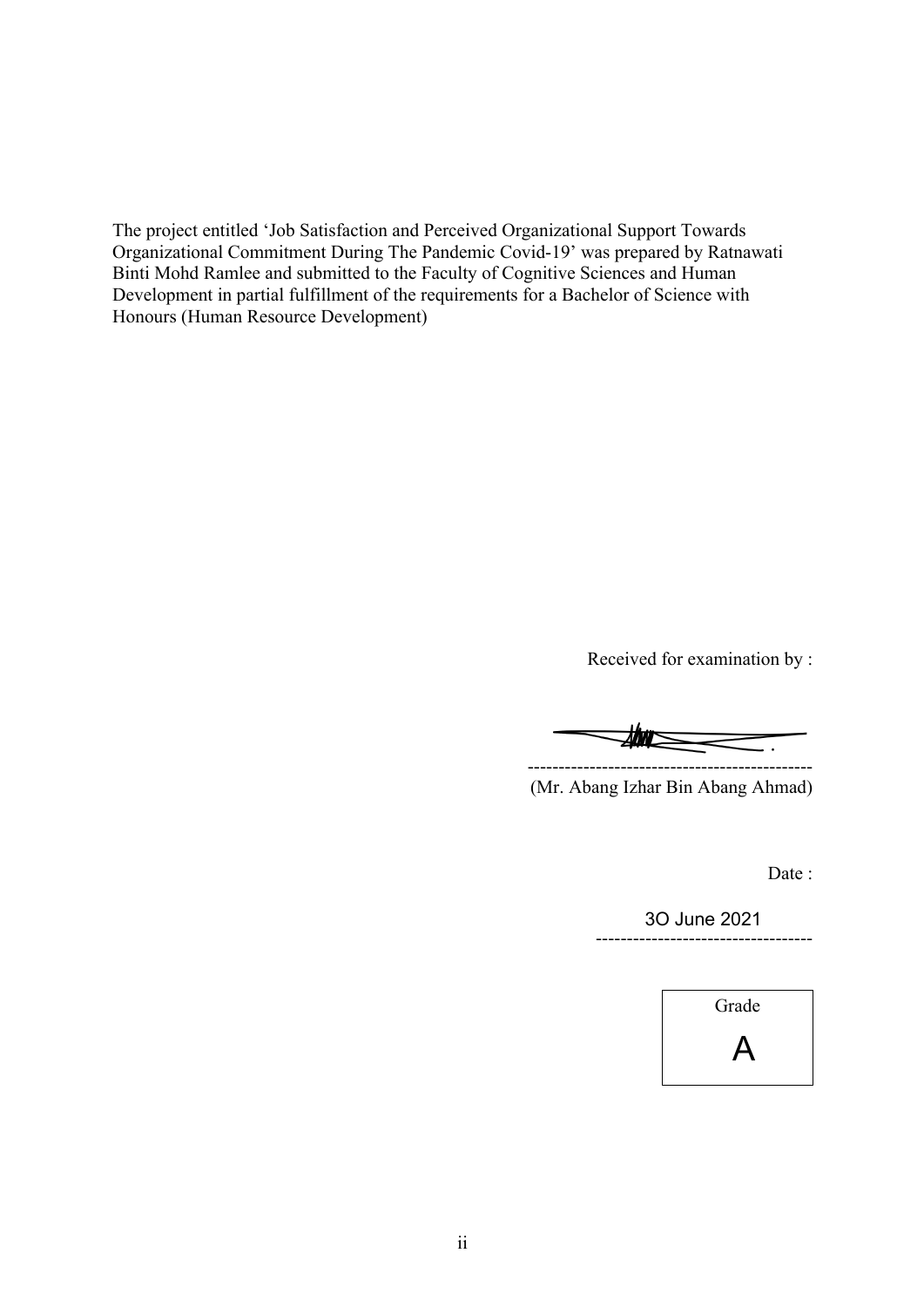### **ACKNOWLEGDEMENTS**

I would like to take this opportunities in expressing my sincere gratitude to all parties, directly or indirectly participating in making this research a reality. All praise be to Allah SWT for all the blessing and ease in completing this report from day one until now.

I sincerely thank my supervisor, Mr. Abang Izhar Bin Abang Ahmad and my evaluator, Mrs. Nik Norsyamimi Binti Md Nor for their patience in giving me great supervision. All the time, effort, advices and motivation have deeply inspired me. It was a great privilege and honor to work and study under their guidance.

I am extending my thanks to the Malaysian Public Service Department for giving me the golden opportunity to further my study. As the main sponsor in pursuing my dream, this study leave has become one of the most memorable journey. A big thank you to X-FAB Sarawak Sdn. Bhd. for the permission to conduct this study. To the employees in Shift D, thank you for your help.

To my beloved husband, Abang Haszeman Bin Abang Joini, my children and all family members; thank you for the moral support and encouragement during the hardest point as it is one of my biggest strength in completing this research. Finally, Al-Fatihah for my late parents, Haji Mohd Ramlee Bin Anggas and Hjh Siti Hasiah Binti Ahmat; who were an inspiration for me to be a good person and succeed in my life. May Allah SWT bless all of you. Thank you.

iii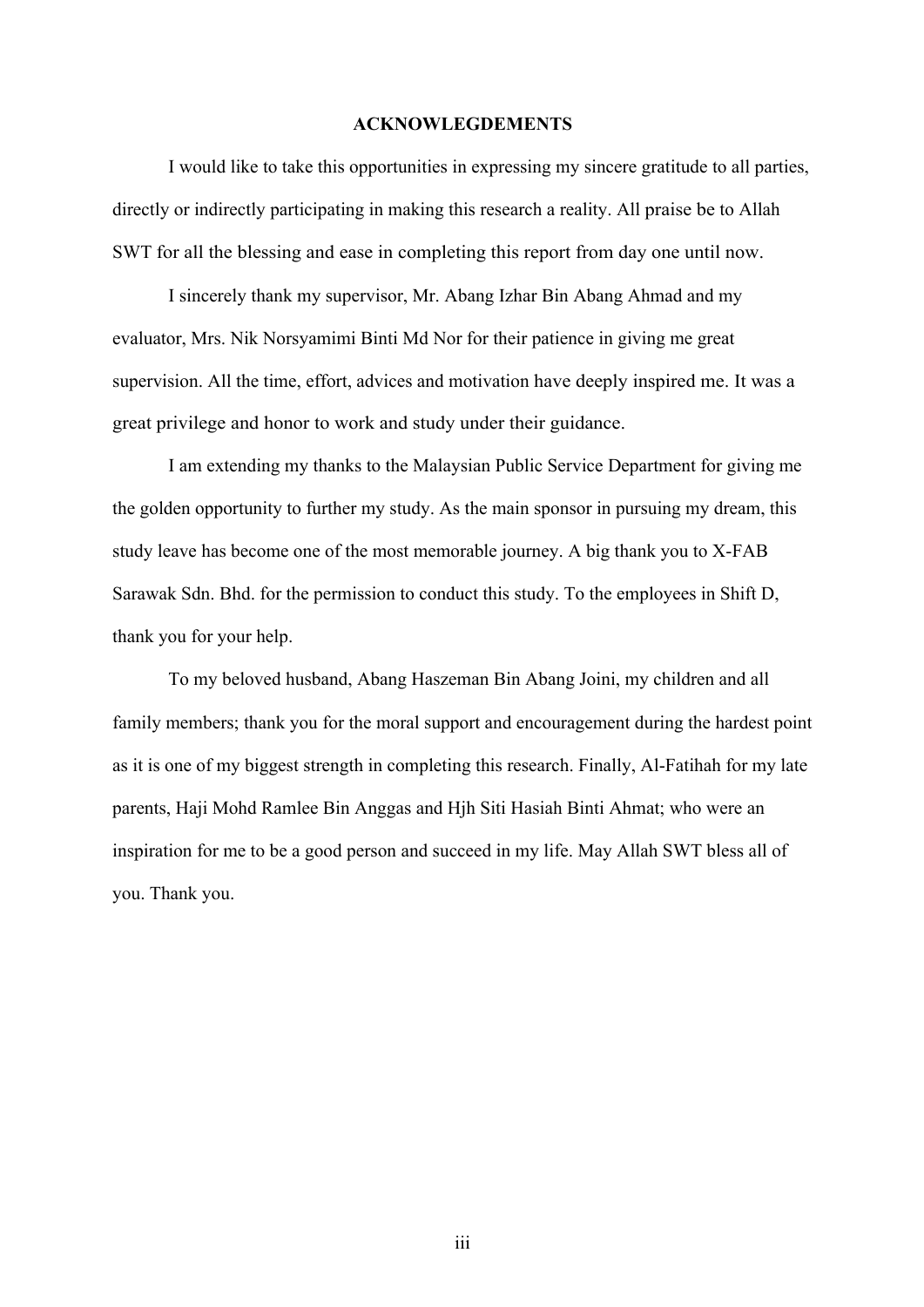## **TABLE OF CONTENTS**

| vii<br>viii<br><b>INTRODUCTION</b><br><b>CHAPTER 1:</b><br>1.1<br>$\mathbf{I}$<br>3<br>1.2<br>5<br>1.3<br>5<br>5<br>5<br>1.4<br>1.5<br>6<br>1.6<br>6<br>1.7<br>6<br>$\tau$<br>1.8<br>$\overline{7}$<br>$\overline{7}$<br>1.8.2 Perceived Organizational Support<br>8<br>8<br>$8\,$<br>1.9<br>9<br>1.10<br>Summary<br><b>CHAPTER 2:</b><br><b>LITERATURE REVIEW</b><br>2.1<br>10<br>11<br>2.1.2 Perceived Organizational Support<br>12<br>12<br>2.2<br>13<br>2.3<br>15<br>2.3.1 Job Satisfaction and Organizational Commitment<br>15<br>2.3.2 Perceived Organizational Support and<br>16<br>2.4<br>16<br><b>CHAPTER 3:</b><br><b>METHODOLOGY</b><br>3.1<br>17<br>3.2<br>17<br>3.3<br>18 |  |  |  |
|----------------------------------------------------------------------------------------------------------------------------------------------------------------------------------------------------------------------------------------------------------------------------------------------------------------------------------------------------------------------------------------------------------------------------------------------------------------------------------------------------------------------------------------------------------------------------------------------------------------------------------------------------------------------------------------|--|--|--|
|                                                                                                                                                                                                                                                                                                                                                                                                                                                                                                                                                                                                                                                                                        |  |  |  |
|                                                                                                                                                                                                                                                                                                                                                                                                                                                                                                                                                                                                                                                                                        |  |  |  |
|                                                                                                                                                                                                                                                                                                                                                                                                                                                                                                                                                                                                                                                                                        |  |  |  |
|                                                                                                                                                                                                                                                                                                                                                                                                                                                                                                                                                                                                                                                                                        |  |  |  |
|                                                                                                                                                                                                                                                                                                                                                                                                                                                                                                                                                                                                                                                                                        |  |  |  |
|                                                                                                                                                                                                                                                                                                                                                                                                                                                                                                                                                                                                                                                                                        |  |  |  |
|                                                                                                                                                                                                                                                                                                                                                                                                                                                                                                                                                                                                                                                                                        |  |  |  |
|                                                                                                                                                                                                                                                                                                                                                                                                                                                                                                                                                                                                                                                                                        |  |  |  |
|                                                                                                                                                                                                                                                                                                                                                                                                                                                                                                                                                                                                                                                                                        |  |  |  |
|                                                                                                                                                                                                                                                                                                                                                                                                                                                                                                                                                                                                                                                                                        |  |  |  |
|                                                                                                                                                                                                                                                                                                                                                                                                                                                                                                                                                                                                                                                                                        |  |  |  |
|                                                                                                                                                                                                                                                                                                                                                                                                                                                                                                                                                                                                                                                                                        |  |  |  |
|                                                                                                                                                                                                                                                                                                                                                                                                                                                                                                                                                                                                                                                                                        |  |  |  |
|                                                                                                                                                                                                                                                                                                                                                                                                                                                                                                                                                                                                                                                                                        |  |  |  |
|                                                                                                                                                                                                                                                                                                                                                                                                                                                                                                                                                                                                                                                                                        |  |  |  |
|                                                                                                                                                                                                                                                                                                                                                                                                                                                                                                                                                                                                                                                                                        |  |  |  |
|                                                                                                                                                                                                                                                                                                                                                                                                                                                                                                                                                                                                                                                                                        |  |  |  |
|                                                                                                                                                                                                                                                                                                                                                                                                                                                                                                                                                                                                                                                                                        |  |  |  |
|                                                                                                                                                                                                                                                                                                                                                                                                                                                                                                                                                                                                                                                                                        |  |  |  |
|                                                                                                                                                                                                                                                                                                                                                                                                                                                                                                                                                                                                                                                                                        |  |  |  |
|                                                                                                                                                                                                                                                                                                                                                                                                                                                                                                                                                                                                                                                                                        |  |  |  |
|                                                                                                                                                                                                                                                                                                                                                                                                                                                                                                                                                                                                                                                                                        |  |  |  |
|                                                                                                                                                                                                                                                                                                                                                                                                                                                                                                                                                                                                                                                                                        |  |  |  |
|                                                                                                                                                                                                                                                                                                                                                                                                                                                                                                                                                                                                                                                                                        |  |  |  |
|                                                                                                                                                                                                                                                                                                                                                                                                                                                                                                                                                                                                                                                                                        |  |  |  |
|                                                                                                                                                                                                                                                                                                                                                                                                                                                                                                                                                                                                                                                                                        |  |  |  |
|                                                                                                                                                                                                                                                                                                                                                                                                                                                                                                                                                                                                                                                                                        |  |  |  |
|                                                                                                                                                                                                                                                                                                                                                                                                                                                                                                                                                                                                                                                                                        |  |  |  |
|                                                                                                                                                                                                                                                                                                                                                                                                                                                                                                                                                                                                                                                                                        |  |  |  |
|                                                                                                                                                                                                                                                                                                                                                                                                                                                                                                                                                                                                                                                                                        |  |  |  |
|                                                                                                                                                                                                                                                                                                                                                                                                                                                                                                                                                                                                                                                                                        |  |  |  |
|                                                                                                                                                                                                                                                                                                                                                                                                                                                                                                                                                                                                                                                                                        |  |  |  |
|                                                                                                                                                                                                                                                                                                                                                                                                                                                                                                                                                                                                                                                                                        |  |  |  |
|                                                                                                                                                                                                                                                                                                                                                                                                                                                                                                                                                                                                                                                                                        |  |  |  |
| 18                                                                                                                                                                                                                                                                                                                                                                                                                                                                                                                                                                                                                                                                                     |  |  |  |
| 18                                                                                                                                                                                                                                                                                                                                                                                                                                                                                                                                                                                                                                                                                     |  |  |  |
| 3.3.3 Section C : Perceived Organizational Supports<br>18                                                                                                                                                                                                                                                                                                                                                                                                                                                                                                                                                                                                                              |  |  |  |
| 3.3.4 Section D : Organizational Commitment<br>18                                                                                                                                                                                                                                                                                                                                                                                                                                                                                                                                                                                                                                      |  |  |  |
| 3.3.5 Section E : Current Working Environment<br>18                                                                                                                                                                                                                                                                                                                                                                                                                                                                                                                                                                                                                                    |  |  |  |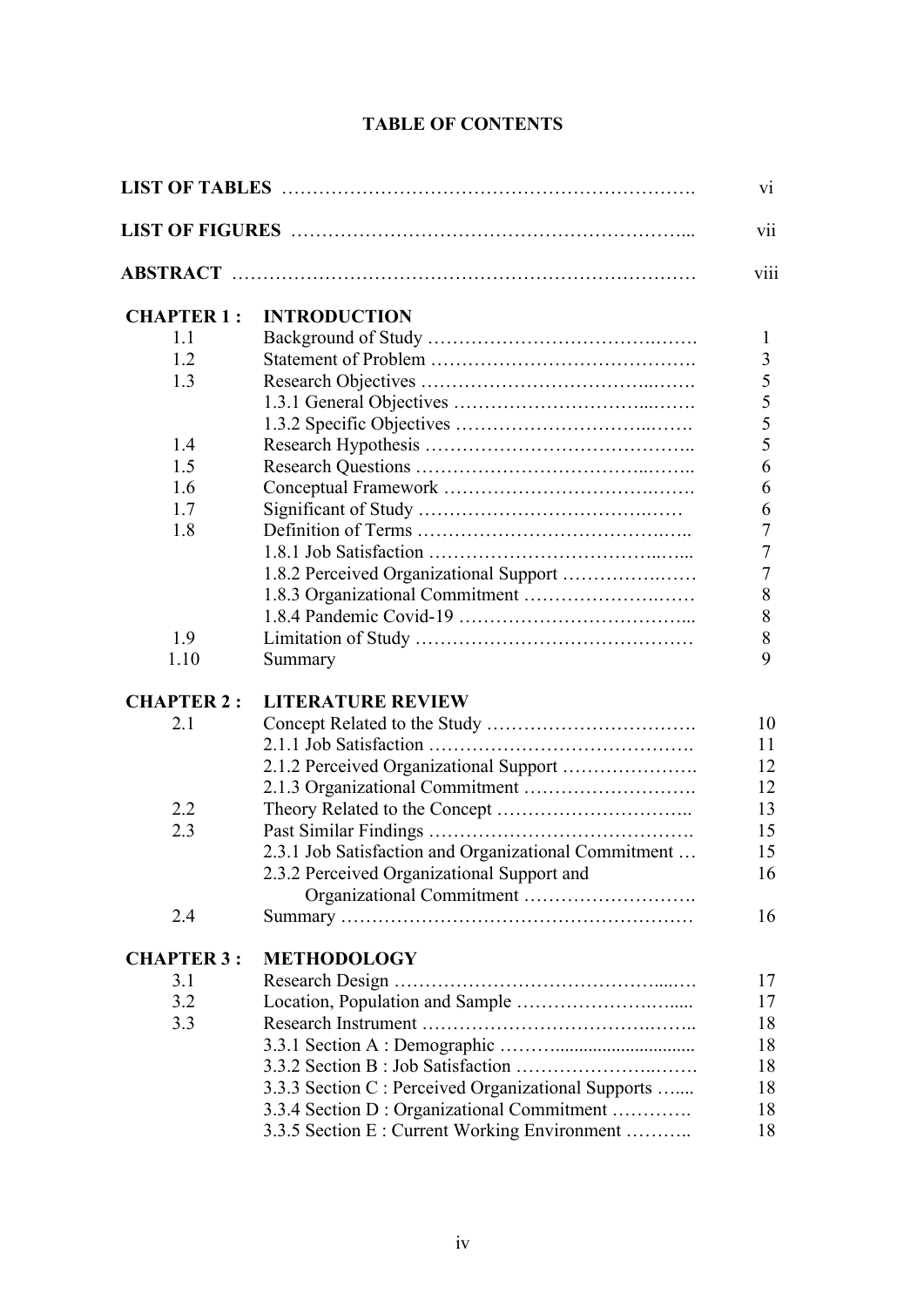| <b>CHAPTER 3: METHODOLOGY</b> |  |  |
|-------------------------------|--|--|
|                               |  |  |

| 3.4               |                                                           | 19 |
|-------------------|-----------------------------------------------------------|----|
| 3.5               |                                                           | 19 |
| 3.6               |                                                           | 20 |
| 3.7               |                                                           | 21 |
| 3.8               |                                                           | 21 |
| 3.9               |                                                           | 21 |
| <b>CHAPTER 4:</b> | <b>FINDINGS</b>                                           |    |
| 4.1               |                                                           | 22 |
| 4.2               |                                                           | 22 |
| 4.3               |                                                           | 25 |
| 4.4               |                                                           | 25 |
|                   | 4.4.1 Relationship between job satisfaction with          | 26 |
|                   |                                                           |    |
|                   | 4.4.2 Relationship between perceived organization support | 27 |
|                   |                                                           |    |
|                   | 4.4.3 Relationship between job satisfaction and perceived | 28 |
|                   | organizational support with organizational commitment     |    |
|                   |                                                           |    |
| 4.5               |                                                           | 30 |
|                   |                                                           | 30 |
|                   |                                                           | 30 |
|                   |                                                           | 31 |
| 4.6               |                                                           | 31 |
| <b>CHAPTER 5:</b> | <b>CONCLUSIONS, IMPLICATIONS AND</b>                      |    |
|                   | <b>RECOMMENDATIONS</b>                                    |    |
| 5.1               |                                                           | 32 |
| 5.2               |                                                           | 33 |
| 5.3               |                                                           | 33 |
|                   |                                                           | 33 |
|                   |                                                           | 34 |
|                   |                                                           | 34 |
| 5.4               |                                                           | 35 |
| 5.5               |                                                           | 36 |
| 5.6               |                                                           | 36 |
|                   |                                                           | 37 |
|                   |                                                           |    |
|                   |                                                           | 43 |
|                   |                                                           | 49 |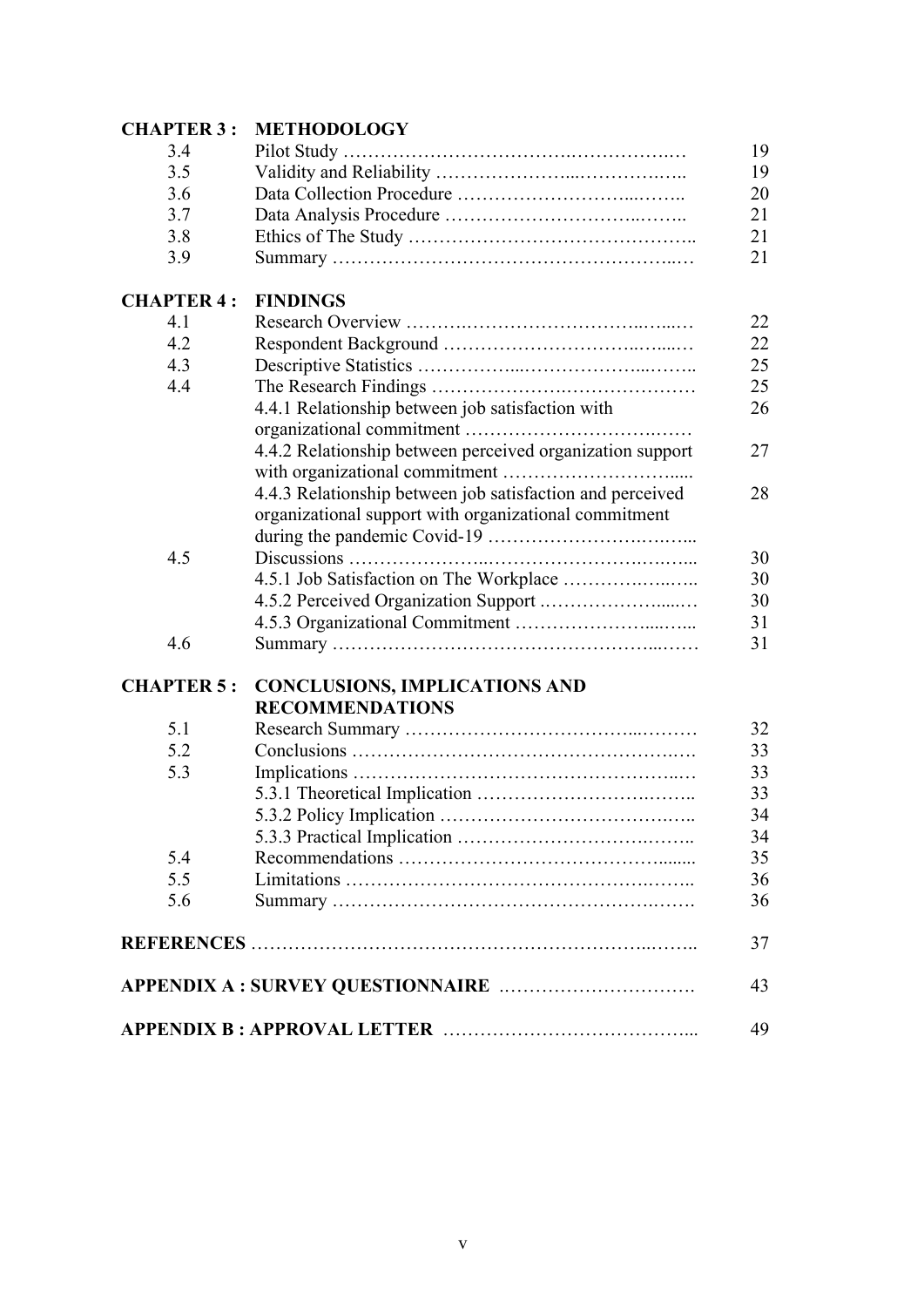### **LIST OF TABLES**

|                                                                                                                                                                | 18 |
|----------------------------------------------------------------------------------------------------------------------------------------------------------------|----|
|                                                                                                                                                                | 20 |
|                                                                                                                                                                | 20 |
| Table 3.4 : Data Collection Procedures of Questionnaire                                                                                                        | 21 |
|                                                                                                                                                                | 23 |
| Table 4.2 : Description on Means and Standard Deviation of The Variables                                                                                       | 25 |
| <b>Table 4.3</b> : Correlation between Job Satisfaction and Organizational                                                                                     | 26 |
| <b>Table 4.4</b> : Correlation between Perceived Organizational Support and                                                                                    | 27 |
| Table 4.5 : Model Summary for Multiple Regression between Job Satisfaction<br>and Perceived Organizational Support with Organizational Commitment during       | 28 |
| <b>Table 4.6</b> : ANOVA for Multiple Regression between Job Satisfaction and<br>Perceived Organizational Support with Organizational Commitment during The    | 29 |
| <b>Table 4.7</b> : Coefficients For Multiple Regression between Job Satisfaction<br>and Perceived Organizational Support with Organizational Commitment during | 29 |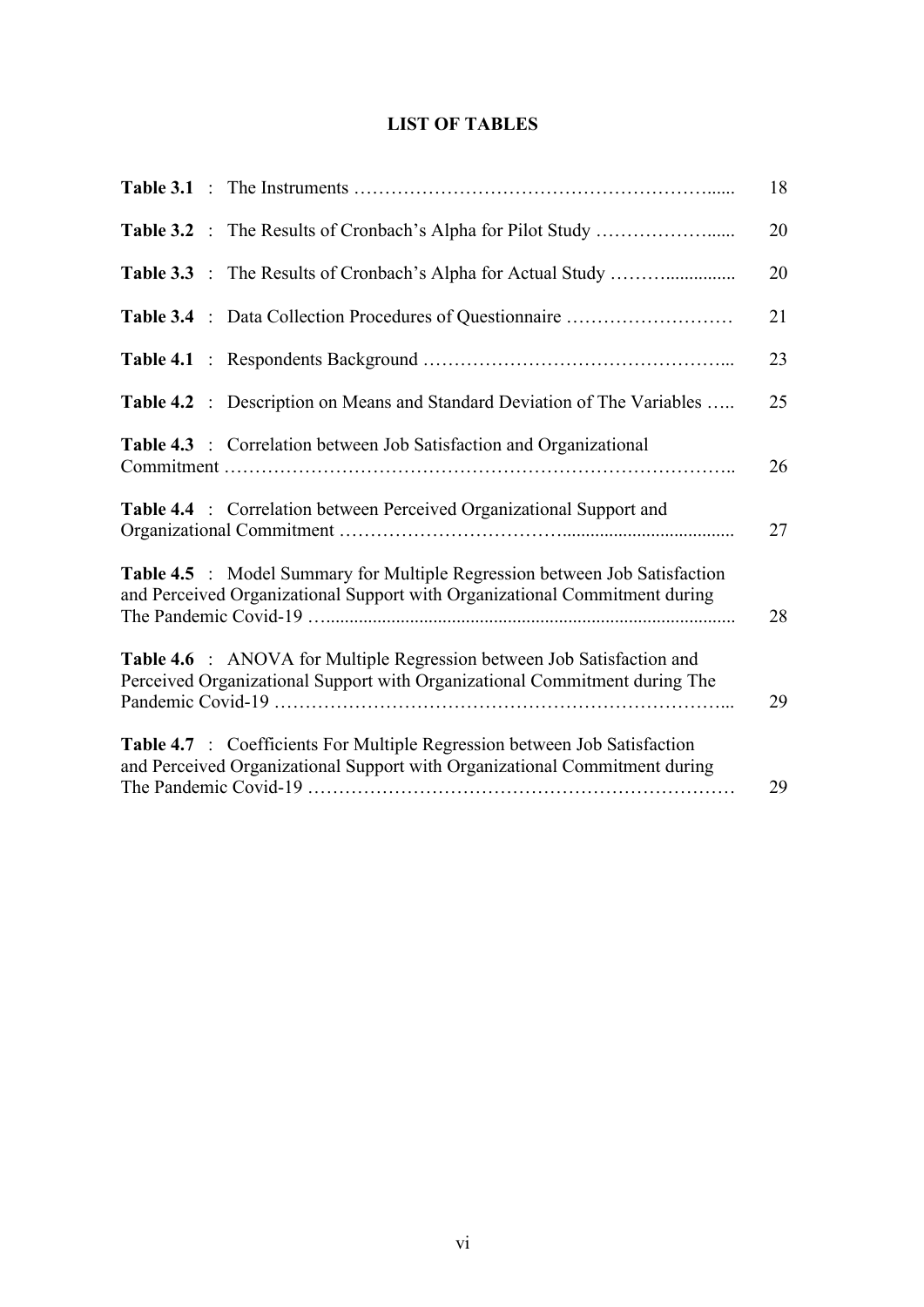### **LIST OF FIGURES**

|  | - 6 |
|--|-----|
|  | -13 |
|  | -15 |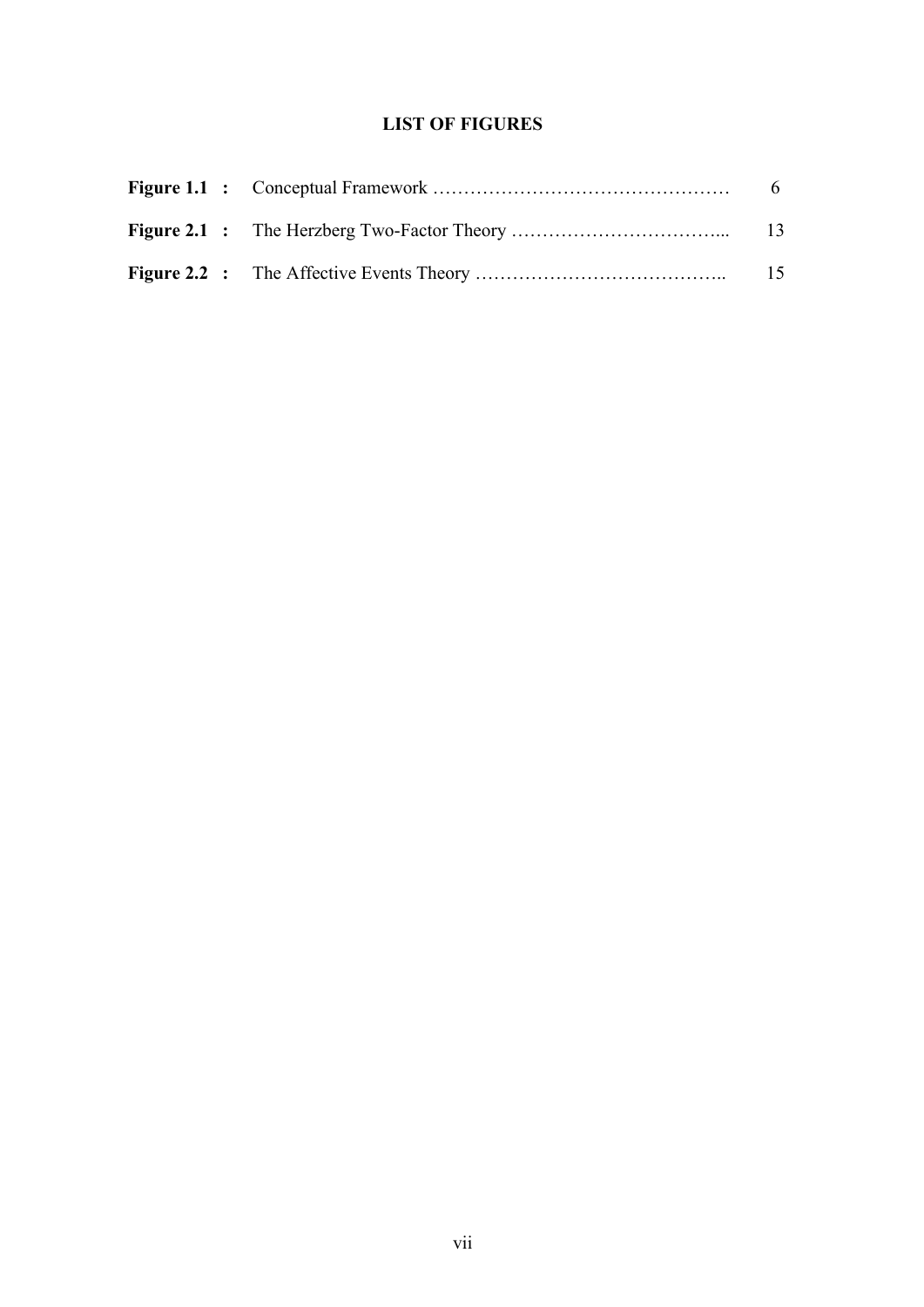### **ABSTRACT**

This research aimed to describe how the pandemic of Covid-19 affected the work of employees in manufacturing industry in Kuching, Sarawak. In total, 53 respondents has filled out an online survey and provided information about their job satisfaction, perceived organizational support and organizational commitment. The employees also emphasised in the finding that the changes in their workload, job performance and the information related to working schedule, salary, social contact and about current working environment. The data is unique as it was collected in a specific situation during the pandemic, when the work of employees was affected by security measures and lockdown introduced by the governments. The results showed that the employees with a positive perception of the organizational support were satisfied with their job, which in turn encourages the creation of a high organizational commitment. The implications and recommendations are also discussed.

*Keywords* : job satisfaction, perceived organizational support, organizational commitment, pandemic Covid-19, job performance, manufacturing industry.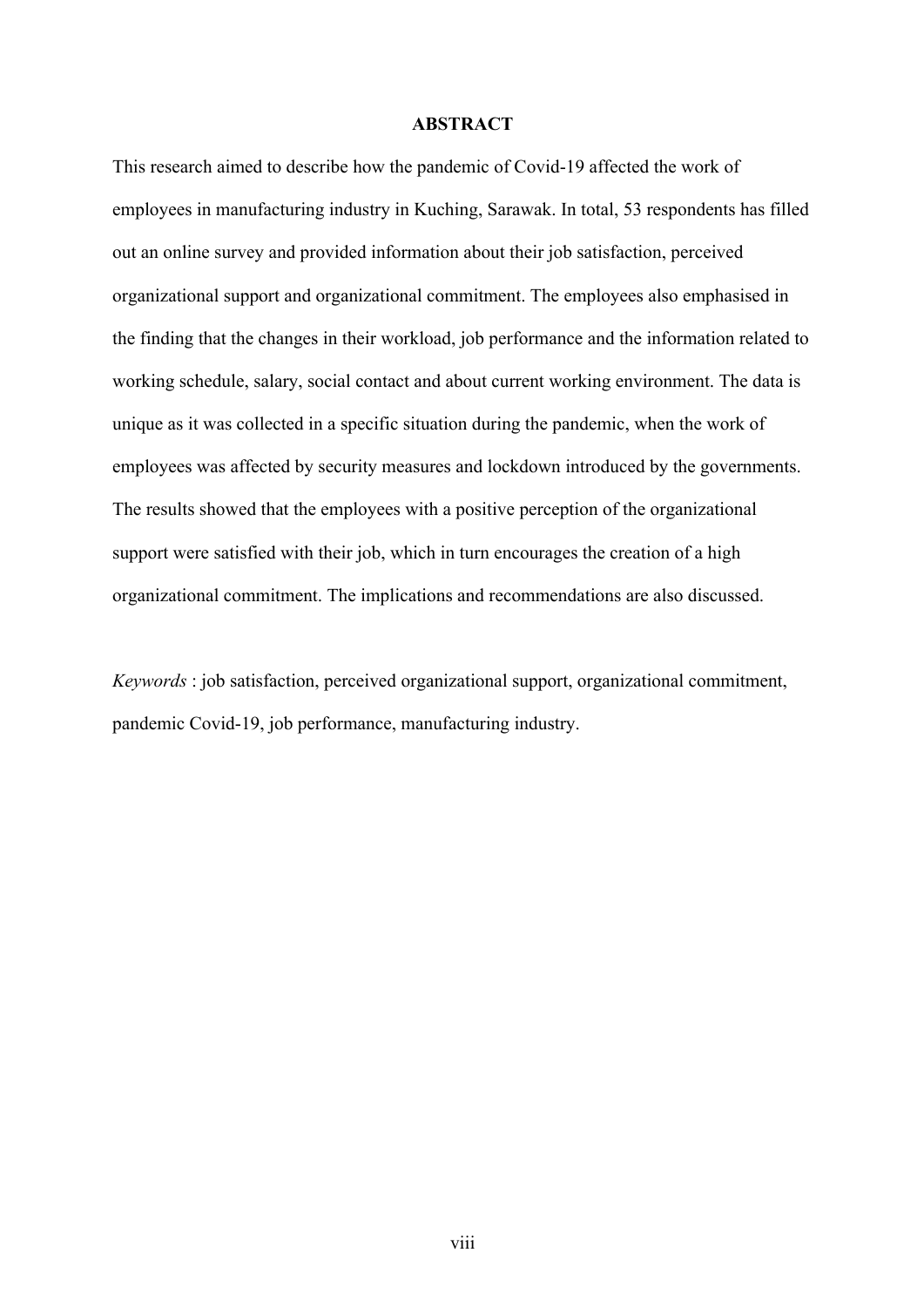### *ABSTRAK*

*Kajian ini bertujuan untuk menerangkan bagaimana pandemik Covid-19 mempengaruhi pekerja di dalam industri pembuatan di Kuching, Sarawak. Secara keseluruhan, 53 orang responden telah mengisi borang kaji selidik dalam talian dan memberikan maklumat mengenai kepuasan kerja mereka, sokongan organisasi dan komitmen organisasi. Pekerja juga menekankan di dalam tinjauan tentang perubahan kepada beban kerja, prestasi kerja dan maklumat yang berkaitan dengan jadual kerja, gaji, hubungan sosial dan mengenai persekitaran kerja semasa. Data adalah unik kerana ianya dikumpulkan semasa pandemik, ketika pekerja bekerja dipengaruhi oleh langkah-langkah keselamatan, penutupan dan sekatan yang diperkenalkan oleh pihak kerajaan. Hasil kajian menunjukkan bahawa pekerja yang mempunyai persepsi positif terhadap sokongan organisasi akan berpuas hati dengan pekerjaan mereka, yang seterusnya mendorong kepada komitmen organisasi yang tinggi. Implikasi dan cadangan juga ada dibincangkan.*

*Katakunci : kepuasan kerja, sokongan organisasi, komitment organisasi, pandemic Covid-19, prestasi kerja, industri pembuatan.*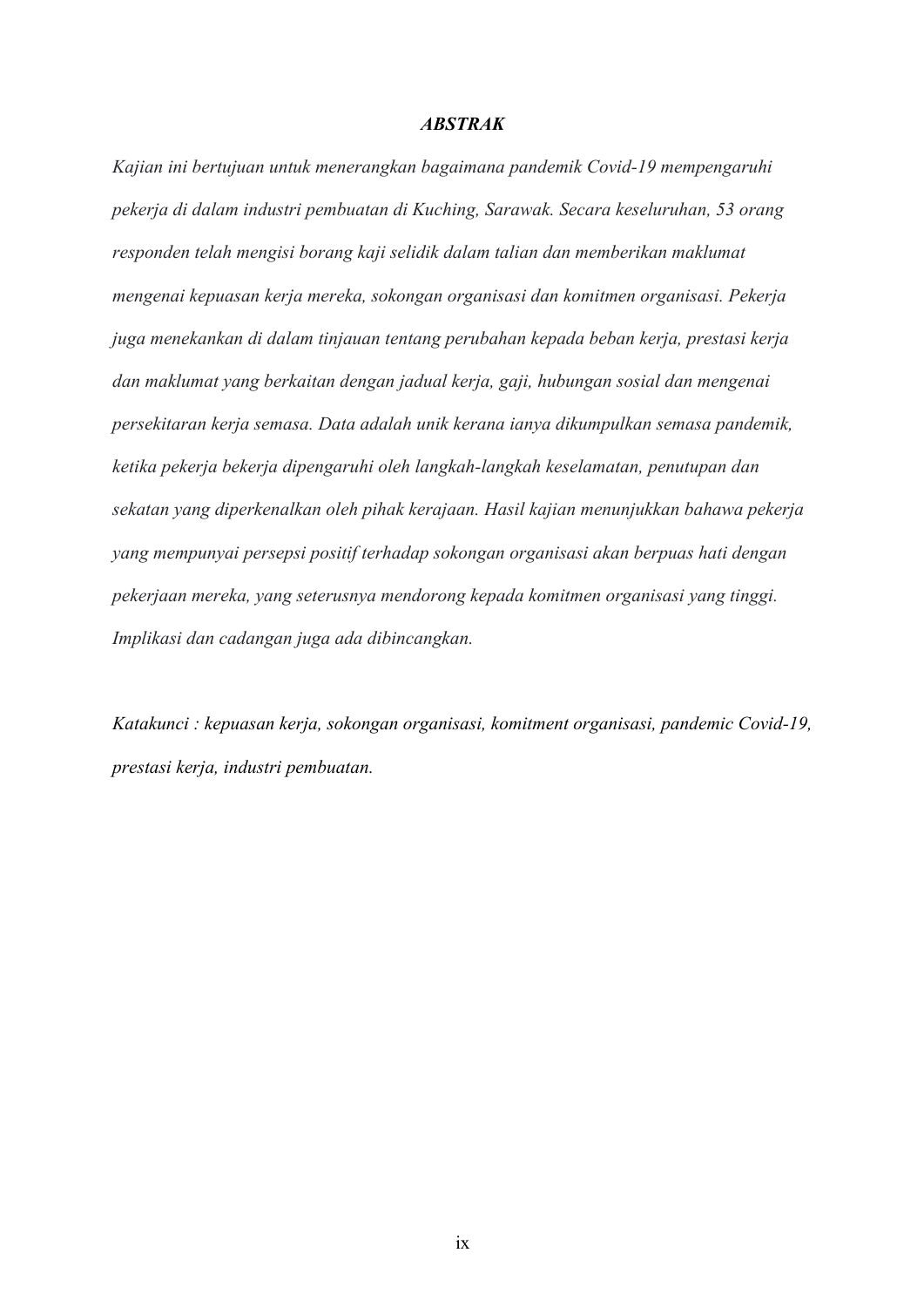### **CHAPTER 1**

### **INTRODUCTION**

This study is attempt to explore the relationship between job satisfaction and perceived organizational support towards organizational commitment during the pandemic Covid-19. It will focus on the relationship between two factors and the title selected will represent the manufacturing sector in Malaysia. This study will cover background of study, statement of problem, objectives, research questions, research framework, definition of terms, significant of study and limitation of study. The research will be conducted in quantitative approach and the data collected will be using questionnaires as the instrument. The following section is the literature review. The next section will cover research design, which focuses on philosophic approach, methodology approach, the method used for this study, location and respondents, instrumentations, validity and reliability, pilot study, data collection procedure and data analysis procedure. Time frame of this study is present.

### **1.1 Background of Study**

In today's modern world, the manufacturing sector is one of many sectors in Malaysia that our country has invested a lot with recorded a growth of 2.1 per cent in November 2020; stated in the Department of Statistics Malaysia. According to Chin (2018), finding employees who is dedicated to their work is very hard now in the manufacturing companies especially whom working on shifts. In line with that, employers have to spend excess costs and time to find, hire and train new employees. Besides that, current employees also need to be given training for their career development because human capital is the key element for the growth and development of an organization to bring success and rewards (Seong, 2015).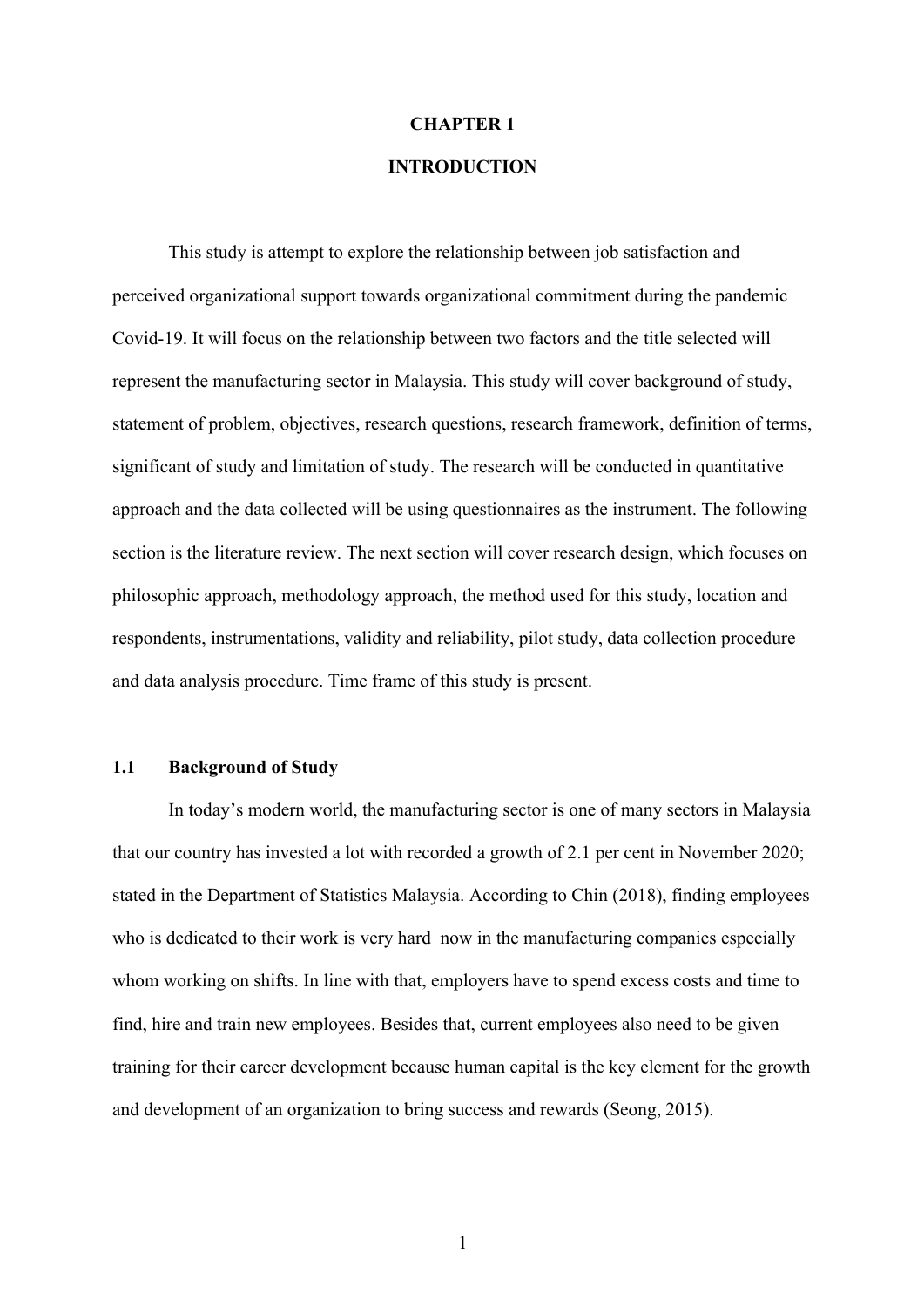In manufacturing sector, most of the employees are working on shifts in the production line according to the rolling schedule. Similarly, stated by (Fana et al., 2020), this workforce are seen as the most worrying to have unstable emotion due to the workload and working time during the pandemic of Covid-19. All business processes are disrupted, raw material prices are unstable, the distribution of manufactured goods are constrained by Largescale Social Limitation and this shows a decrease in the sales of production (Sulistiyani & Riyanto, 2020). Therefore, employees need supports in term of motivation, physically and emotionally in coping their work and life during this hard time. Thus, job satisfaction is important to retain employees (Chin, 2018).

The pandemic of Covid-19 phenomenon has brought many negative impacts to our community around the globe. It may not only involving health crisis but also affecting human economic and social sector (Sulistiyani & Riyanto, 2020). reported as of 12 January 2021 (Ministry of Health, 2021). In normal time changes is ever present in background but this unpredicted crisis has exhibit a fear and alteration of habits among our community.

In this study, both job satisfaction and organisational commitment is possible to be identified as very important for organisations to reach desired objectives during the pandemic. This is because as stated by (Prochazka et al., 2020), the implementation of standard operating procedures (SOPs) as security measures affected sectors such as social, economic and all the organizations. Other than that, it will also affect employees' and work performance due to some difficulties in adapting to the new norm such as no more doing common activities. For example, some employees are compulsory to work from home (WFH), put extra hygiene to oneself, do social distancing and not to mentioned about the employees who lost their income due to the economic factor or disclosure of the company (Andreis et al., 2020). Other than that, the increase of workload and compliance to safety measures, has become more demanding during this time.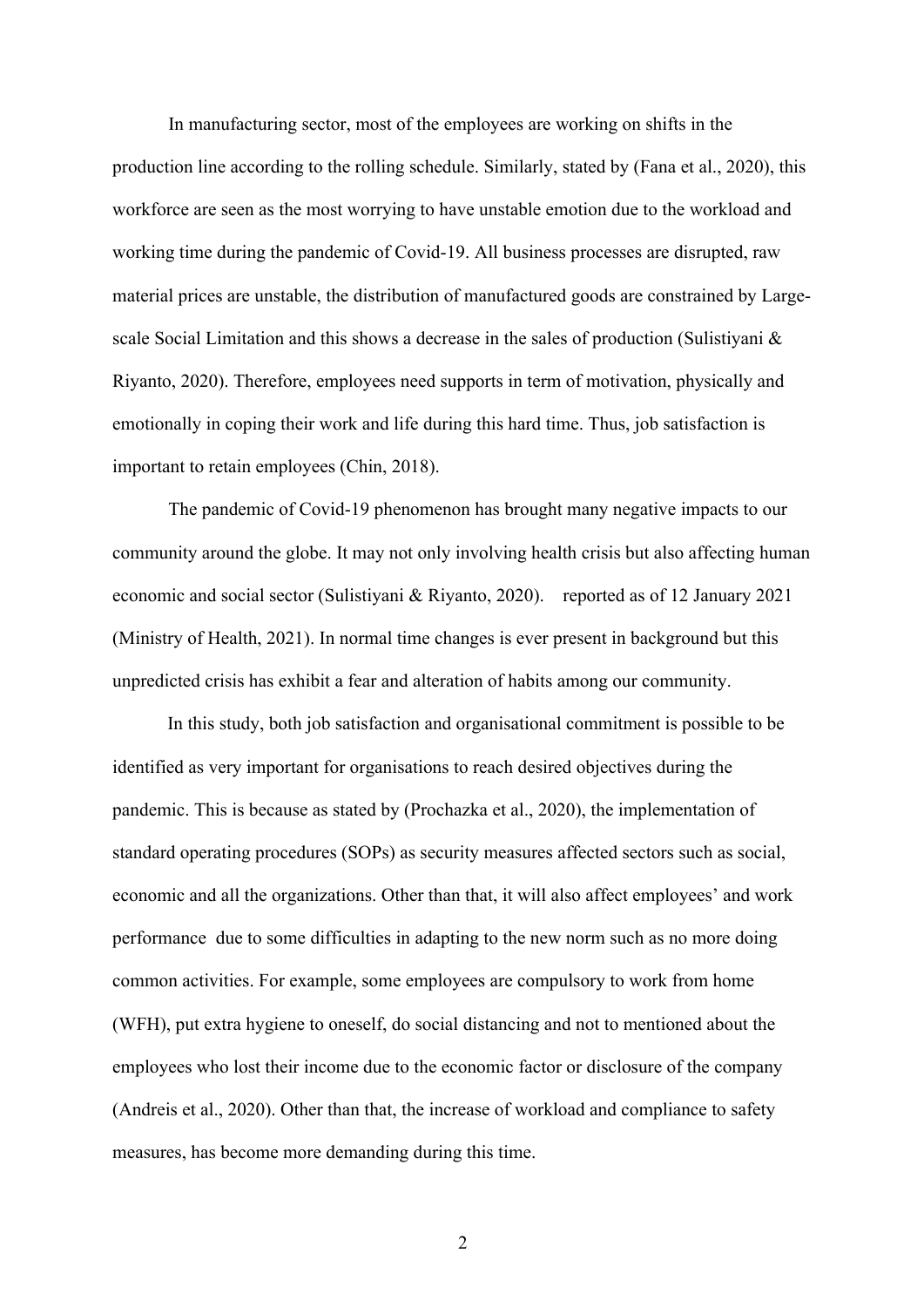### **1.2 Statement of Problem**

In problem statement, the main point that would be describe will focus on theoretical empirical and practical perspectives. The manufacturing sector in Malaysia has shown that the evidence for its contribution to the gross domestic product (GDP), external trade and job opportunities. Manufacturing sectors led Malaysia investment with RM 82.73 billion with 988 projects approved and 78,606 job opportunities, which is referred from Malaysia Investment Development Authority in 2019 report. As mentioned in Monthly Manufacturing Statistics Malaysia on October 2020, the total sales in the manufacturing sector have increase to 2.2%, with the sales valued of RM 122.0 billion. The report shown that the manufacturing sector as one of important sectors that we have in Malaysia. It is important and yet very profitable that caused Malaysia would invest that much of money for manufacturing sectors.

However, for Malaysian businesses; the economy is foreseen to be unfavourable as it is forecasted to decline 1.7 per cent in April and May 2020 (Department of Statistics Malaysia, 2020). Due to the pandemic; key sectors have been affected and supply chains disrupted, while employment and livelihood put at risk (Sulistiyani & Riyanto, 2020). According to Kohler & Hooper (n.d.), the employees are not only adjusting to new ways of working, but also dealing with adapting the new norms and increased need to care for their families. Most organizations took effective action to implement remote work strategies and make a schedule for whom will take turns working in the workplace. This is because the physical working environment are not encourage, to avoid and worried if employees will get infected of this virus during working (International Labour Organisation, 2020).

In line with that, the government took the first step by creating the standard operating procedures (SOPs) for the people, provides them with the knowledge about the danger of Covid-19 and the procedures to conduct their job in the effective way. According to Emmett et al. (2020), the organization need to implement work from home (WFH) approach on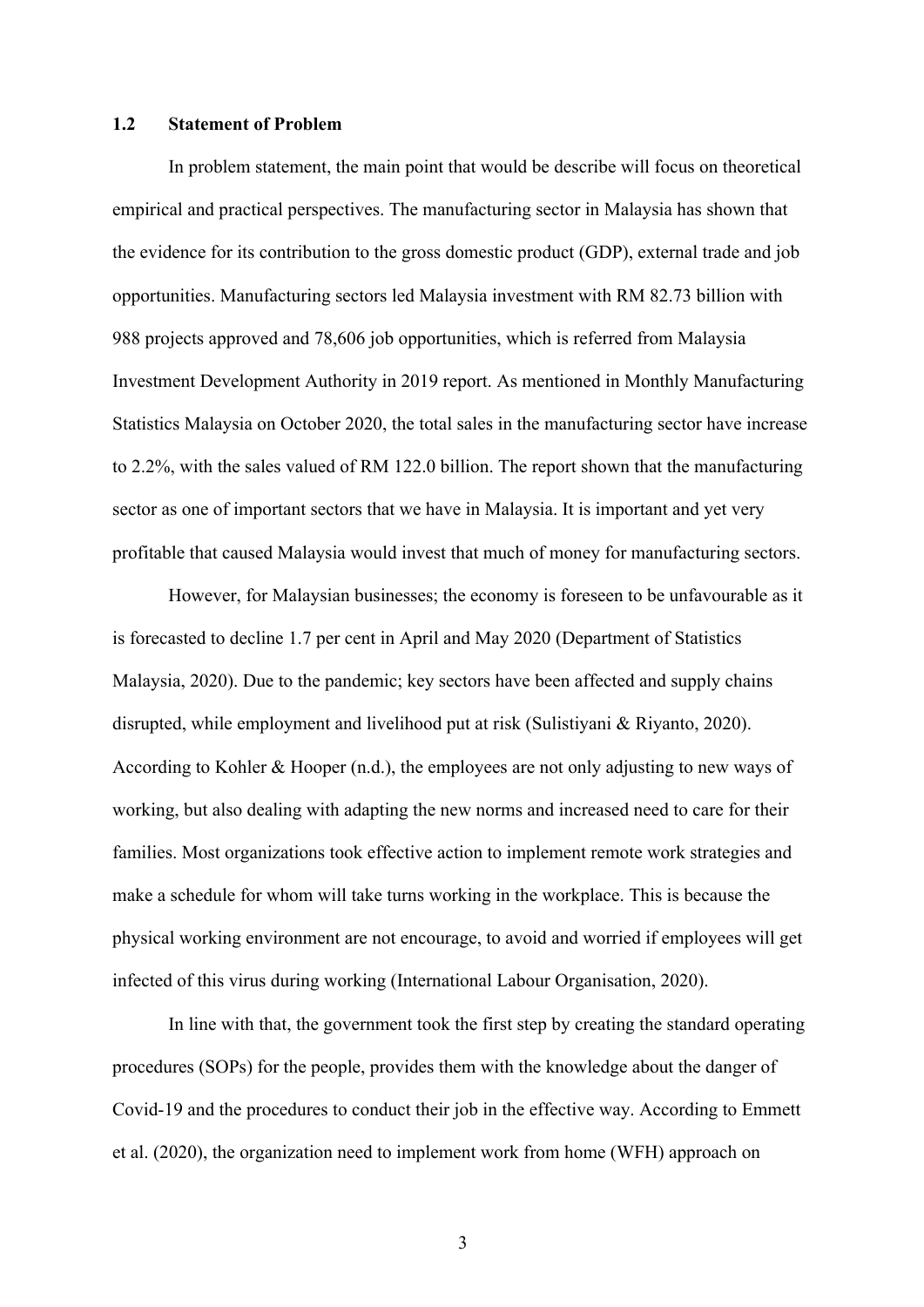rotating schedules to reduce physical contacts. On the contrary, employees who are working on shifts in the manufacturing sectors need to go to work as usual. Agyemang et al. (2014) stated that employees on shift work will have lower health compare to non-shift employees. The employees might be in stress, anxiety and depression during the pandemic which may lead to the decrease of their performance and job satisfaction.

Affecting from this execution, productivity of the organization can be decreased for example in the manufacturing sectors whereby if the employee gone for a work for that day is lesser; thus the number of outcomes of product might be change than usual (Kokubun & Yasui, 2020). Therefore, it can alter the amount of gross profit of the company. As a result, many workers have been reduced in wages or retrenched as it helps to the organization to recoup with the loss of income. Thus, this will affect their source of income for their future survival. At this point in time, emotional and physical support is needed to give a comfort for these employees in major manufacturing sectors which impacted due to the global outbreak (Cai & Luo, 2020).

The organization has facing a lot of difficulty to evaluate the employee's performance too since the changes of working system. Job satisfaction and perceived organization support might reflects the organization commitment from a view of work experience, effectiveness and wellness (Emmett et al., 2020). The Covid-19 has sweeping through the world putting the humanity, community and societies under an extreme pressure (Frenkel et al., 2020). Therefore, the impact on the new norm in measuring job satisfaction is seen as important factor to gain support and commitment from the organization, which will be identify in this study.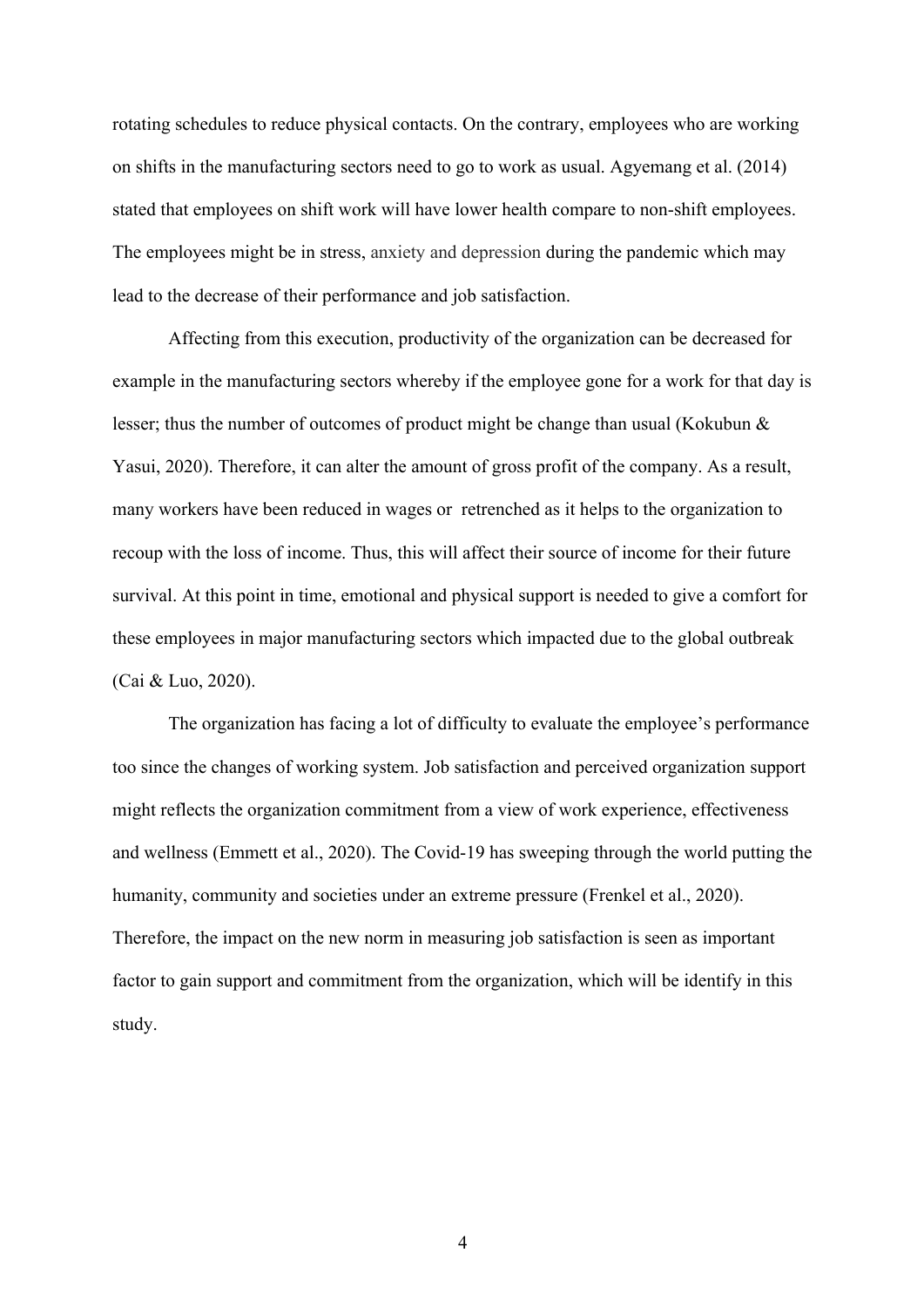### **1.3 Research Objectives**

In this study, there are two objectives which are general objective and specific objective.

### **1.3.1 General Objective**

Generally, the purpose of this research is to study the relationship between job satisfaction and perceived organizational support towards organizational commitment during the pandemic Covid-19.

### **1.3.2 Specific Objective**

Specifically, the research aimed to address the following research objectives :

- (i) To study the relationship between job satisfaction with organizational commitment.
- (ii) To study the relationship between perceived organizational support with organizational commitment.
- (iii) To study the relationship between job satisfaction and perceived organizational support towards organizational commitment during the pandemic Covid-19.

### **1.4 Research Hypothesis**

- $Ha_1$ : There is a significant relationship between job satisfaction with organizational commitment.
- Ha<sub>2</sub>: There is a significant relationship between perceived organizational support with organizational commitment.
- Ha3 : There is a significant relationship between job satisfaction and perceived organizational support with organizational commitment during the pandemic Covid-19.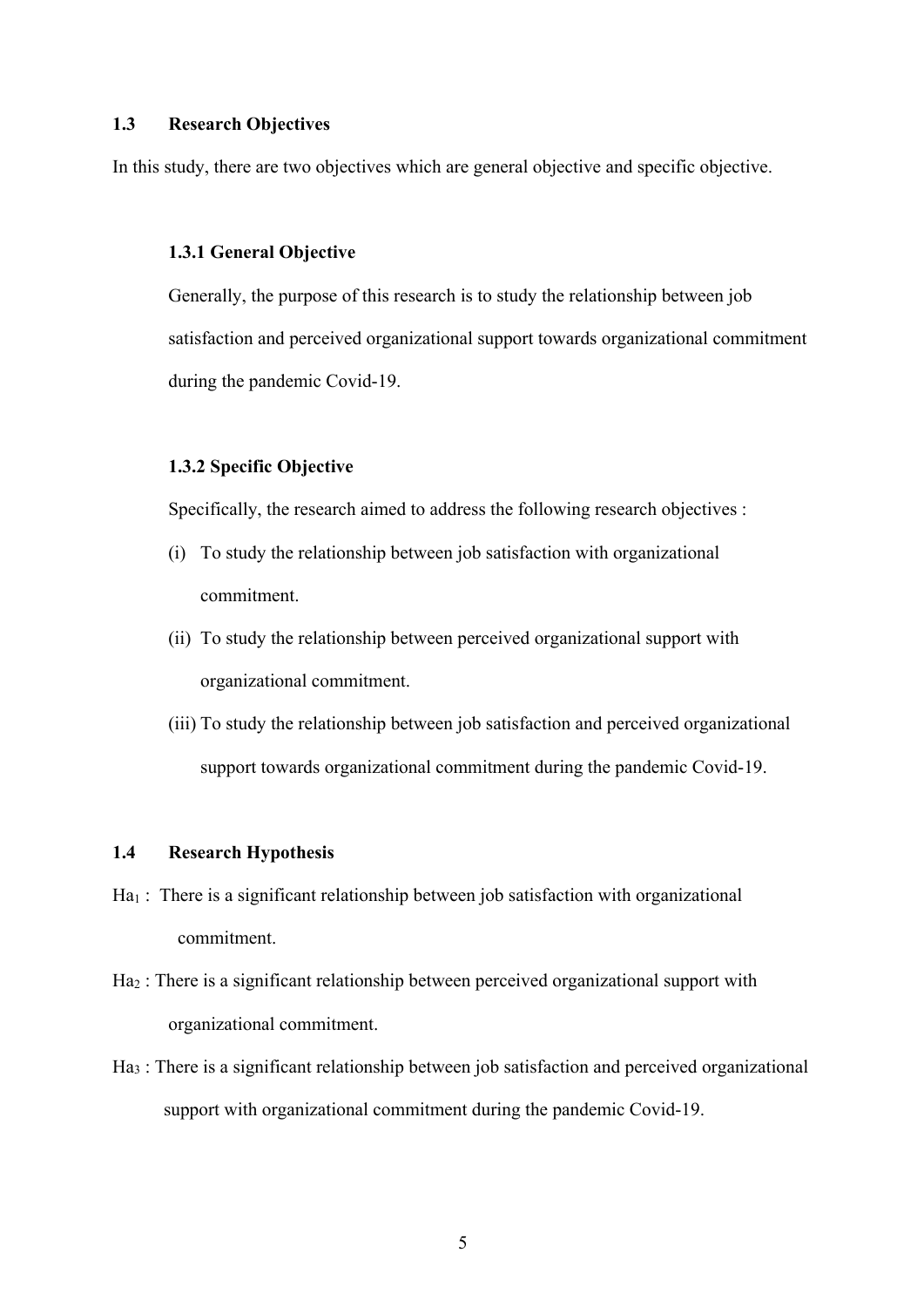### **1.5 Research Questions**

The research questions are :

- (i) How does job satisfaction influence organizational commitment?
- (ii) How does perceived organizational support (POS) influence organizational commitment?
- (iii) What are the factors that associate with organizational commitment during the pandemic Covid-19?

#### **1.6 Conceptual Framework**

### *Independent Variable Dependent Variable*



*Figure 1.1* : Conceptual framework

The conceptual framework above consists of two sections which are the independent and dependent variable. The independent variable includes of job satisfaction and perceived organizational support (POS), that has direct influences on the dependent variable which is the organizational commitment during the pandemic Covid-19.

### **1.7 Significance of Study**

This study provides insight about the relationship between job satisfaction and perceived organizational support towards organizational commitment during the pandemic Covid-19 in Malaysia. Today, Lim (2020) in the International Labour Organizations stated; nearly half of 1.6 billion employees stand in immediate danger of having their livelihoods destroyed especially in the informal economy of the global workforce for developing country.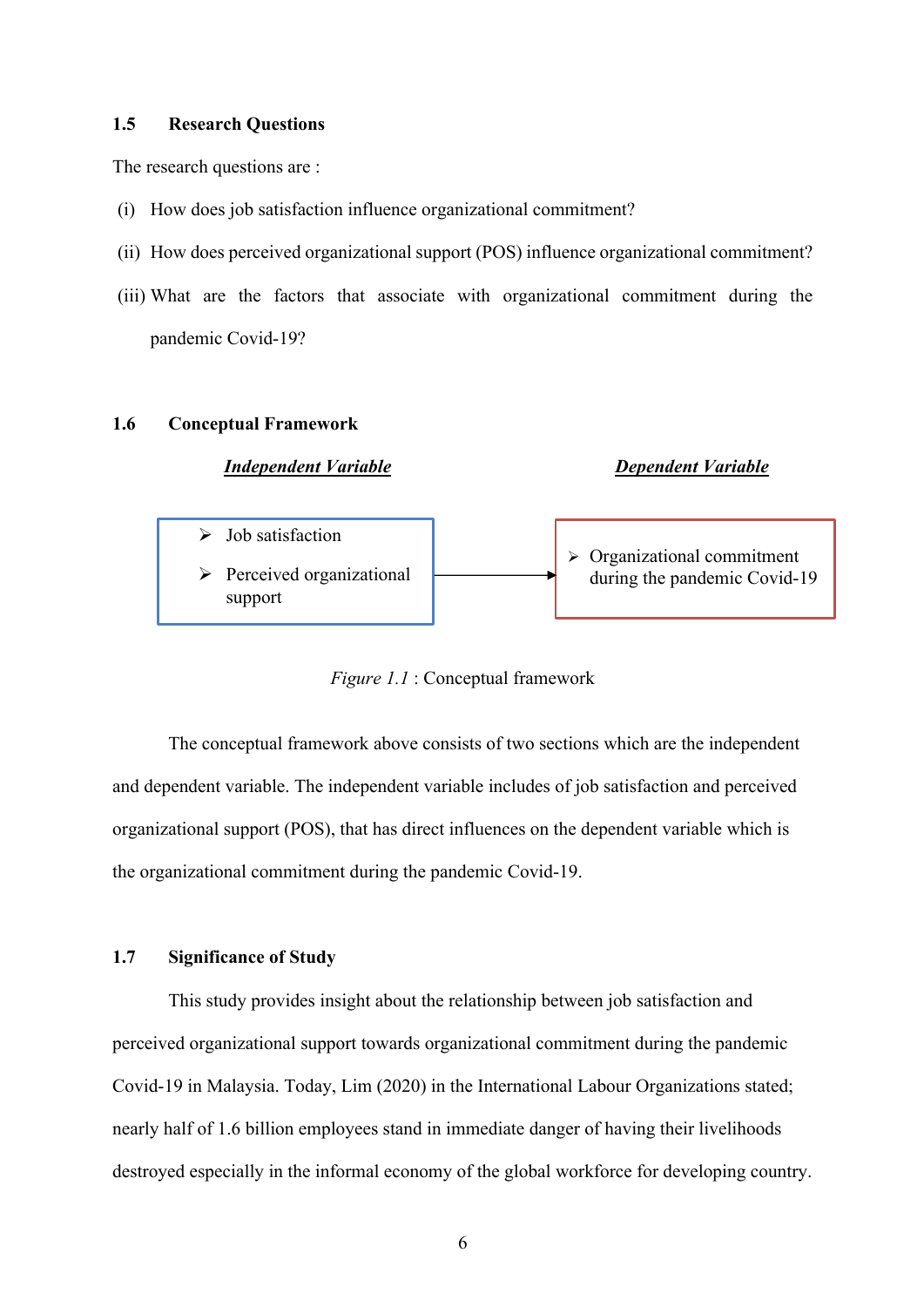In the manufacturing sector, the business is still running following the strict SOPs and has been a challenge for both employees and the organisation which gives an impact to the well-being and how they adapt to the new norms (Sulistiyani & Riyanto, 2020). Job satisfaction was labelled the most projected value in between distinction of behavioural event that the individual performs in certain standard of level in the organization (Naz et al., 2019). Therefore, the findings in this study will be beneficial for the organization to plan their requirement which leads to increase job satisfaction among the employees, that might lead to a higher organizational commitment.

### **1.8 Definition of Term**

### **1.8.1 Job Satisfaction**

*Conceptual* : According to Chin (2018), stated that job satisfaction is employee's overall sense of well-being as the result from the working environment, support from the management and positive feelings about their job. From the view of Locke (1976), employees' performance and experiences is a pleasurable or positive emotional behavior that lead to job satisfaction.

*Operational* : In this study, the satisfaction is based on the employee's wishes, expectations, or needs or the pleasure derived in the employee development.

### **1.8.2 Perceived Organizational Support**

*Conceptual* : Maan et al. (2020), defined that the organization values the contributions of the employees and gain perceived organizational support in order to take cares on their well-being. It was based on the view by Eisenberger et al. (1986).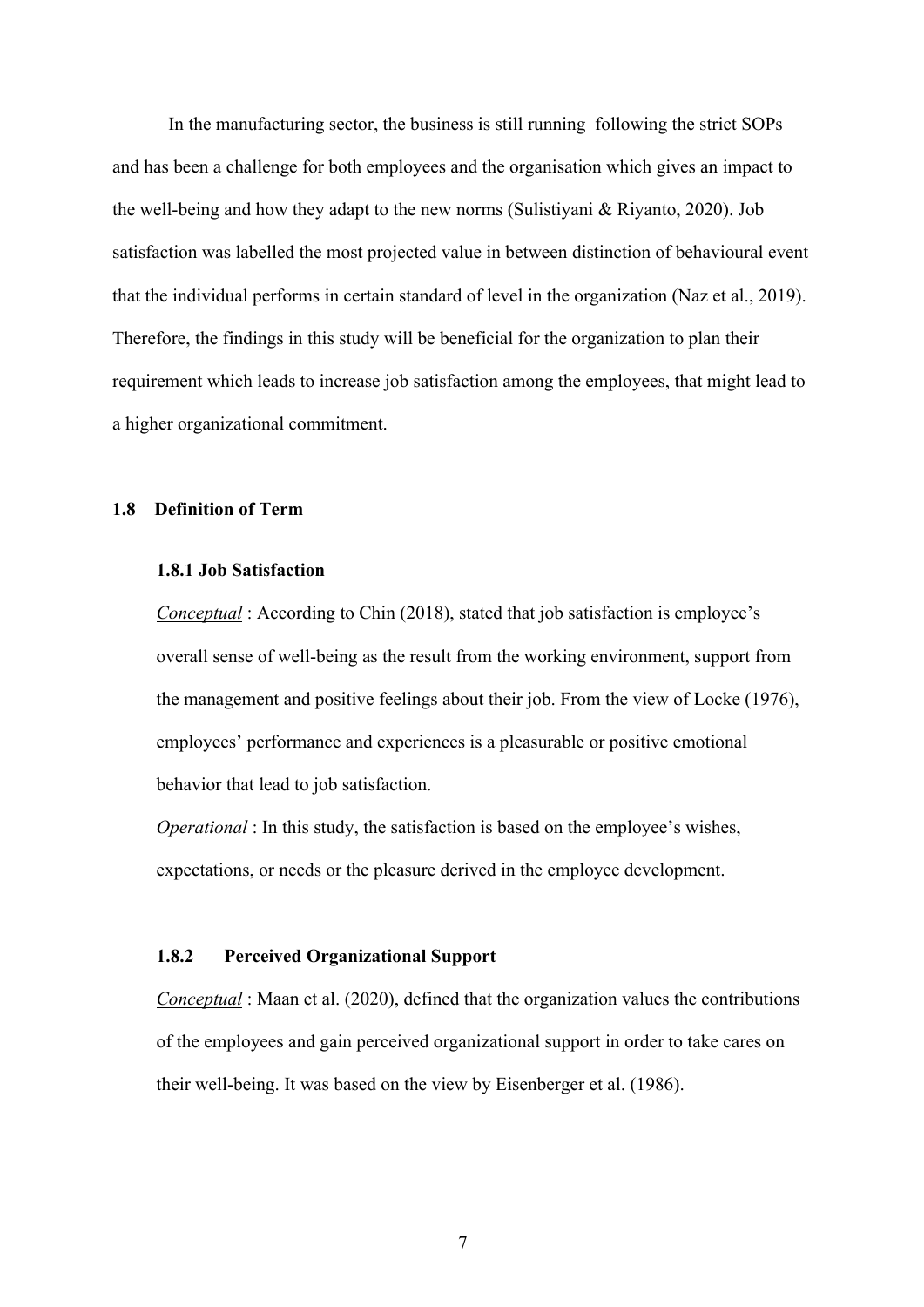*Operational* : In this study, employee believes that their organization values their contributions and cares about their well-being. The degree of believes is to fulfil the socio-emotional needs.

### **1.8.3 Organizational Commitment**

*Conceptual* : Claudia (2018), defined organizational commitment as an important factor in understanding the work behaviour of employees in the organizations. According to Tansky & Cohen (2001), organizational commitment is the strength of an individual's identification and involvement in a particular organization.

*Operational* : In this study, the organizational commitment is based on the employee attachment to the organization.

### **1.8.4 Pandemic Covid-19**

According to World Health Organisation (WHO), the pandemic of Covid-19 is a public health crisis because it has many negative impacts especially affecting the economy. Since the first Movement Control Order (MCO) was announced, manufacturing sector is one of the business entity who has resume their operations for a recovering phase (National Security Council, 2020). Hence, the government of Malaysia has implemented the Standard Operating Procedure (SOPs) for security measures and maintaining its management quality in dealing their day to day businesses.

### **1.9 Limitation of Study**

In this study there is a limitation. First, the focus in this study is limited to the job satisfaction and perceived organizational support only. There are many other factors that have classified can be the effect to the organizational commitment such as organizational culture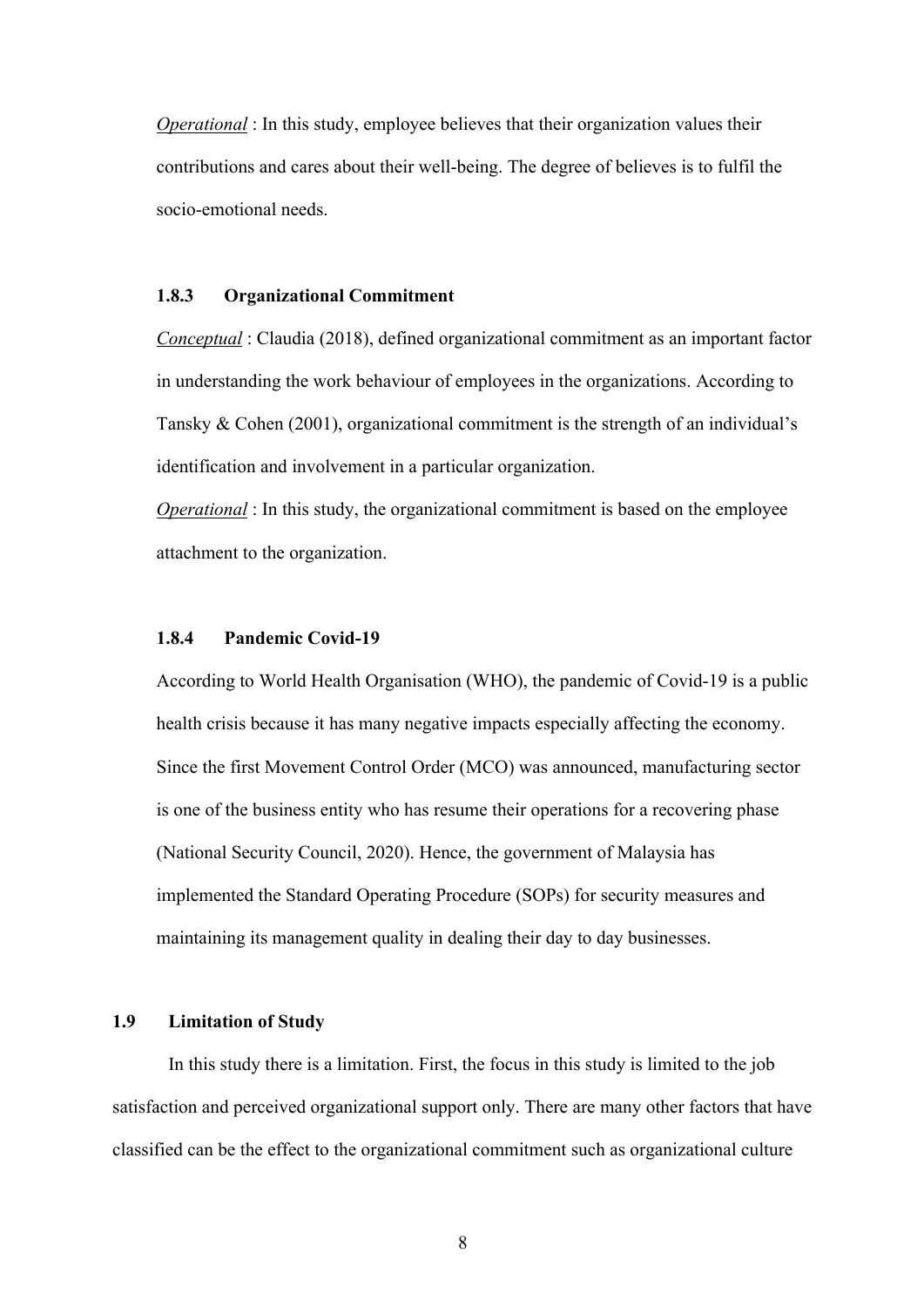(Peter Lok John Crawford, 2001). Second, the survey questionnaires are depending on the respondent's self-response with a minimum briefing from the researcher. There are a few of the respondent's understanding in the questionnaires, might be low and limited. Third, the outbreak of Covid-19 may be new and not so many research has been done. For the people, fear and anxiety could potentially be overwhelming and hence heighten the mental stress towards oneself and society, this situation may lead to a negative outcome in lessen the individual performances and limit the organisation's support. Lastly, the research will be focusing on shift-worked employees in the manufacturing sectors only. From the uniqueness of the research, I believed that it might help the employer to be closer to their employees. The reason is that the employer will know how to reduce their employees' turnover.

### **1.10 Summary**

The pandemic Covid-19 has been a though phase for the world, many has affected by this ongoing phenomena especially the individual and community around the world on human life, health and the global economy (Kobbin et al., 2020). Although the impact on Malaysian economy and trade is very felt, it is likely to recover with recent Malaysian government incentives (Department of Statistics Malaysia, 2020). Malaysia government prepared different types of financial aid to help Malaysian affected by the outbreak. However, the effects and aftermath of the Covid-19 pandemic will be felt for a long while. The changes in the working system due to this pandemic Covid-19, have caused many organization facing a dilemma in evaluating the employees. As stated by Lim (2020), it will differ the effectiveness in terms of both employees performance and the organisation support in the manufacturing sector in Malaysia. Thus, this study will determine the relationship between job satisfaction and perceived organizational supports towards the organizational commitment during the pandemic Covid-19.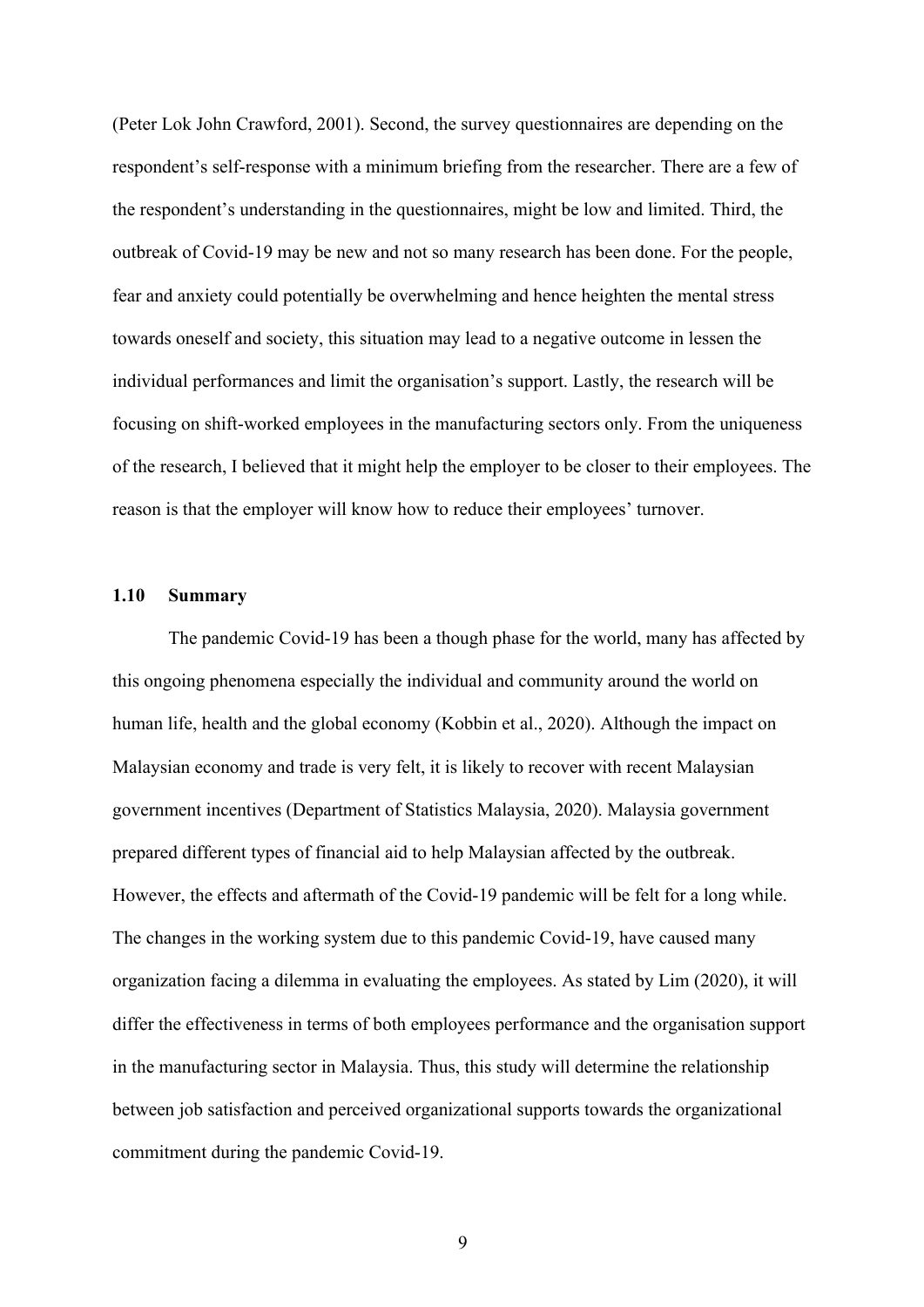#### **CHAPTER 2**

### **LITERATURE REVIEW**

Today, globalisation makes the world smaller and tasks become simpler. Organization urged to enhance the capabilities of the people to ensure the career development are clear and superiorly on the right path. Any business entities are attempted to develop and improve operating system and policies that seize the new working culture, regardless the differences of the workforce (Esa et al., 2020). As an established organization, they are believed to measure their success through the performance and commitment from the people of all levels in the workplace and their valued customers.

Although this study is not a new phenomenon but with the pandemic of Covid-19 continues, the organization must acknowledge the current circumstances, provide support solutions and make it convenient for the employees. As stated by Davidescu et al. (2020), by providing support for employees can contribute to the development and well-being through any platform. Hence, the employees will feel motivated and appreciated especially when they are working on 12-hours shift even on weekend in the manufacturing sector (Perez et al., 2019). When they are engaged on a higher level, it supports both employees and the organization to build a strong and healthy work environment.

### **2.1 Concept Related to the Study**

The employers need to understand the importance of employee's engagement in order to lower the absenteeism rate and finding ways to increase their involvement to meet organizational goals and performances. Job satisfaction and perceived organizational support are the major job attitudes that can lead to the effectiveness, employee engagement and wellbeing which are driven by a set of employee experience factors (Linda & Yonita, 2018).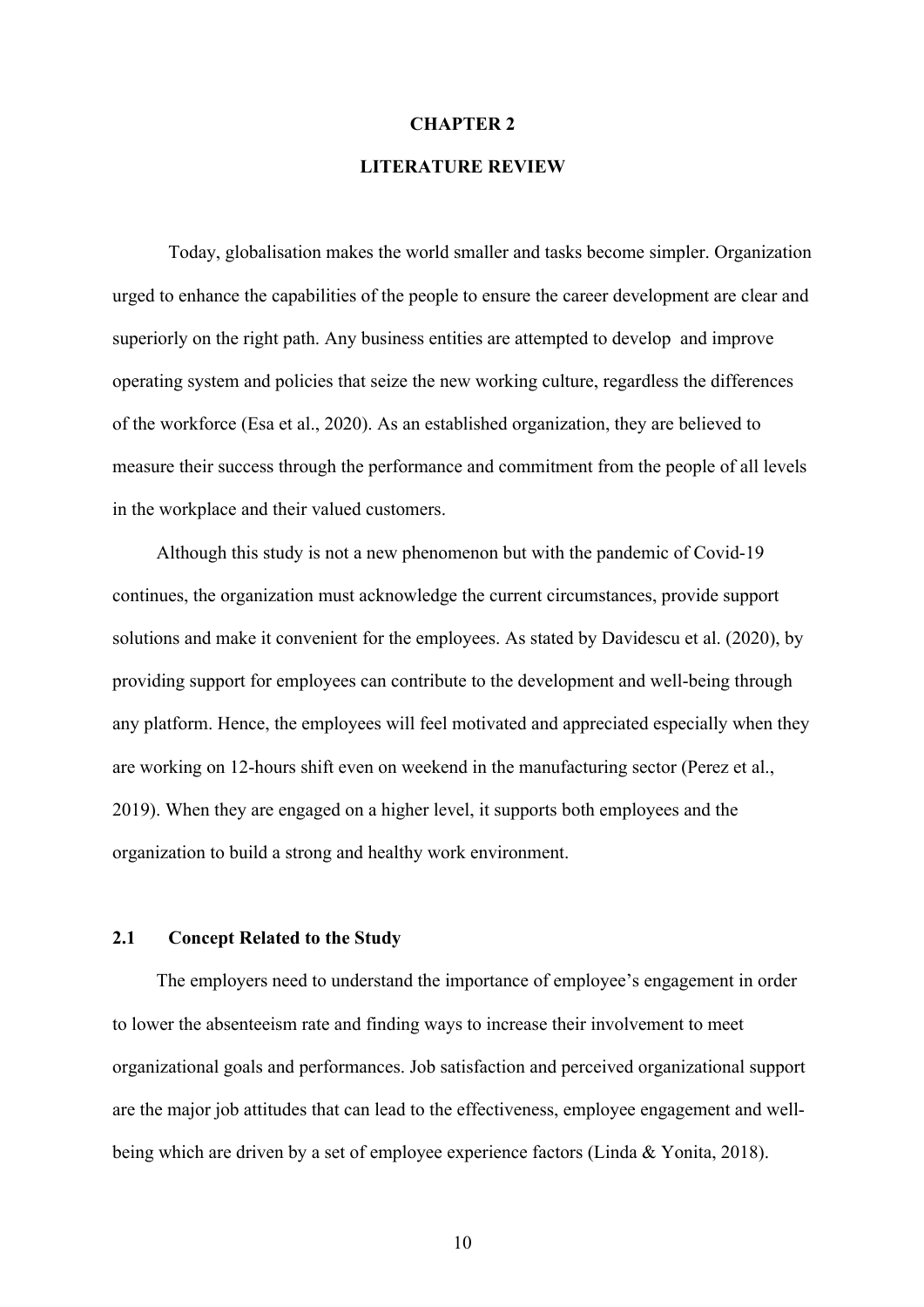Thus, organization should also observe employee attitudes, increase job satisfaction and generate positive job attitudes. In doing so, as stated by Mostafa (2017), they need to focus on the intrinsic part of the job, to make the work more challenging and interesting; which may lead to a reduces cost by lowering turnover, absenteeism, tardiness and increasing organizational citizenship behaviors .

### **2.1.1 Job Satisfaction**

In individual, job satisfaction is affective orientations from work roles and employee experiences. Job satisfaction is also representing a combination of positive or negative feeling that workers feel in their work (Maan et al., 2020). According to Linda & Yonita (2018), an employee would perform at their best and committed to their job when they are satisfied with the working environment and management; comparing to those who did not. As stated by Ismail (2012), it is important to increase job satisfaction, gain support from the organization and to put organizational commitment into practice.

It is important for employer to know the factor that affect the job satisfaction level of employees since it would intrude the performance of the organization as well (Cherif, 2020). Job satisfaction had been defined in many approaches by different authors. Hung Kee et al. (2019), defined that job satisfaction is an employee's feeling towards his or her job. It is a combination of belief and feeling of their current job that led to an extreme satisfaction and dissatisfaction. In addition, this feeling of passion in work is based on their attitudes about their job in numerous aspect such as type of work they do, their colleague and remuneration that they get as benefits.